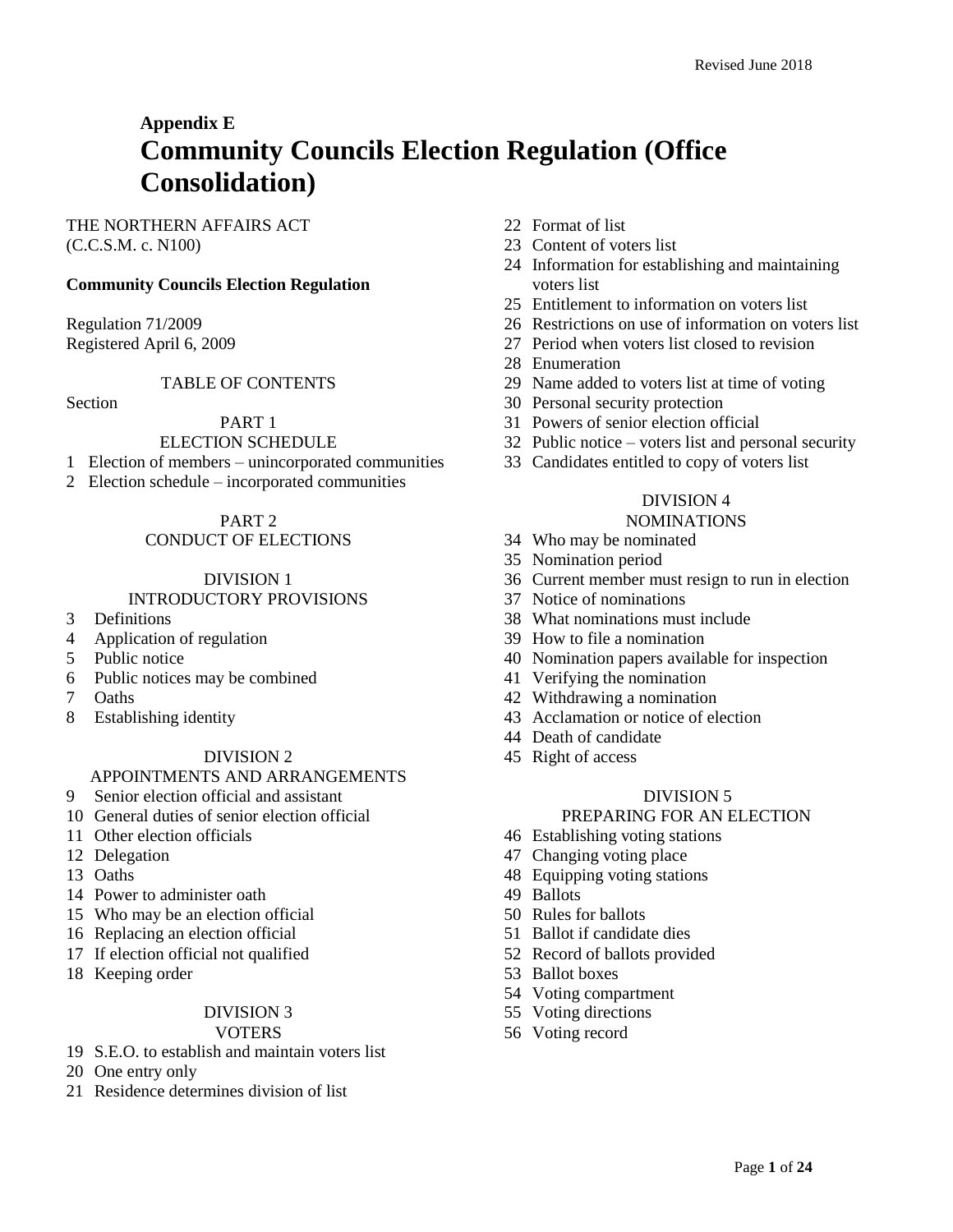#### DIVISION 6 VOTING

- 57 Rights of a voter
- 58 May only vote once
- 59 Who may be present at voting station
- 60 Preparation of ballot box
- 61 Voting record
- 62 Scrutineers
- 63 No display of election material in voting place
- 64 Voting hours
- 65 Voting at a voting station
- 66 Eligible voter whose name is on voters list
- 67 Eligible voter whose name is not on voters list
- 68 When records show voter already voted
- 69 Indication of voting made on voters list
- 70 Challenging a voter
- 71 Voting
- 72 Voter to leave after voting
- 73 Voter requiring assistance of another person
- 74 Interpreter
- 75 Moving ballot box
- 76 Spoiled ballot
- 77 Secrecy of voting
- 78 No requirement to disclose vote
- 79 Required advance voting opportunity
- 80 Additional advance voting opportunities
- 81 When advance voting may occur
- 82 Sealing ballot box between uses
- 83 Conduct of advance voting generally
- 84 Eligibility to vote by sealed envelope ballot
- 85 When application made in person
- 86 When application made in writing
- 87 Contents of sealed envelope ballot package
- 88 Record of voting by sealed envelope ballot
- 89 Procedure for voting by sealed envelope ballot
- 90 S.E.O. may declare voting to be interrupted

# DIVISION 7

# COUNTING THE VOTE

- 91 Voting stations close at 8:00 p.m.
- 92 S.E.O. to count the vote
- 93 Ballots to be combined before counting
- 94 Ballot account
- 95 Rules for counting ballots
- 96 Completing a statement of the vote
- 97 Securing and delivering election materials
- 98 If composite ballots used

# DIVISION 8

# DETERMINING AND DECLARING RESULTS

99 Results must be announced

- 100Official results to be available to the public 101Copy of official results to P.E.O. 102 If tie for an office 103Postponing the declaration 104Application for a recount 105Date, parties and notice 106Election officials to attend and assist 107Recount process 108Procedure when recount completed 109Declaration of results after recount 110 If tie for an office after recount 111Application for judicial recount 112Procedure when recount completed
- 113 If tie for an office after recount
- 114Delegation

# DIVISION 9

# OFFENCES AND CHALLENGING AN **ELECTION**

115Application of Municipal Councils and School Boards Elections Act

#### DIVISION 10

# GENERAL

- 116Disposition of election materials
- 117No destruction if court proceedings continuing
- 118Public records

#### PART 3

#### DECLARATION MEMBER IS DISQUALIFIED

119Application re disqualification

120Appeal to Court of Appeal

121Reimbursement of costs and expenses

# PART 1

#### ELECTION SCHEDULE

# **Election of members – unincorporated communities**

**1(1)** The election schedule for communities that are not incorporated is as set out in the following table. The asterisk (\*) indicates the year the mayor is to be elected by voters of the community.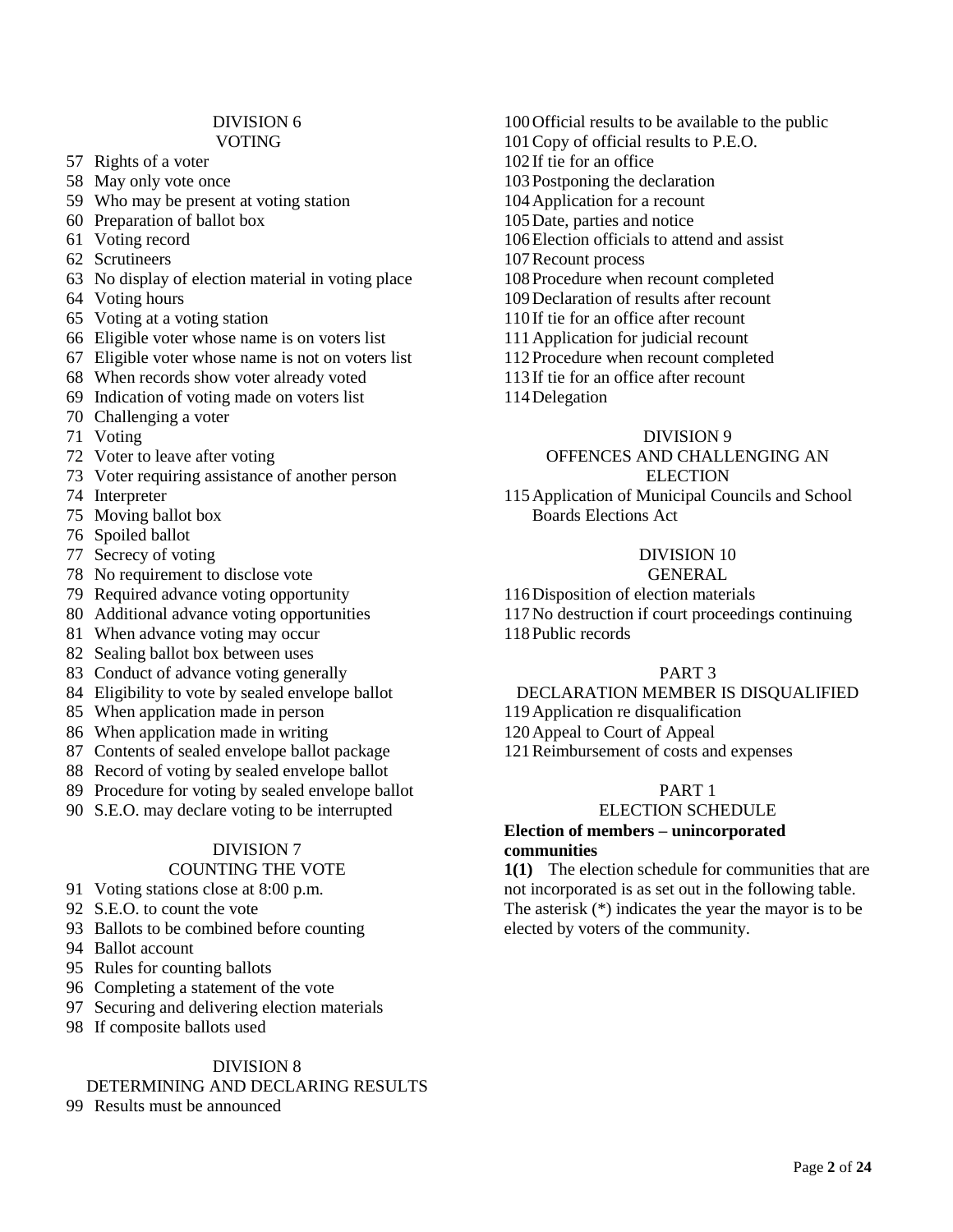| <b>TABLE</b>              |                  |                                            |  |
|---------------------------|------------------|--------------------------------------------|--|
| Community                 |                  | Members elected Members elected            |  |
| Council                   |                  | in October 2008 in October 2010            |  |
|                           | and every four   | and every four                             |  |
|                           | years after that | years after that                           |  |
| <b>Barrows</b>            | 2                | $3*$                                       |  |
| <b>Berens River</b>       | $\overline{c}$   | $1*$                                       |  |
| <b>Bissett</b>            | 3                | 2                                          |  |
| <b>Brochet</b>            | 3                | $2*$                                       |  |
| Camperville               | $4*$             | 3                                          |  |
| Cormorant                 | $\overline{2}$   | $3*$                                       |  |
| <b>Crane River</b>        | $3*$             | $\overline{2}$                             |  |
| <b>Cross Lake</b>         | $3*$             | 2 (Reg. 135/2010)                          |  |
| Dallas/Red Rose           | 1                | $2*$                                       |  |
| Dauphin River             | $2*$             | $\mathbf{1}$                               |  |
| Dawson Bay                | 1                | $2*$                                       |  |
| Duck Bay                  | 4*               | 3                                          |  |
| Easterville               | $3*$             | $\overline{c}$                             |  |
| <b>Fisher Bay</b>         | $2*$             | $\mathbf{1}$                               |  |
| <b>God's Lake Narrows</b> | $\overline{2}$   | $3*$                                       |  |
| Harwill                   | 1                | $2*$                                       |  |
| Homebrook – Peonan        |                  |                                            |  |
| Point                     | 2                | 3                                          |  |
| <b>Ilford</b>             | $3*$             |                                            |  |
| <b>Island Lake</b>        | $3*$             | $\frac{2}{2}$                              |  |
| Mallard                   | $\overline{2}$   | $3*$                                       |  |
| Manigotagan               | $3*$             | $\overline{2}$                             |  |
| Matheson Island           | $\overline{2}$   | $3*$                                       |  |
| <b>Meadow Portage</b>     | $3*$             | $\overline{\mathbf{c}}$                    |  |
| Moose Lake                | $3*$             | 3                                          |  |
| <b>National Mills</b>     | $2*$             | $\mathbf{1}$                               |  |
| <b>Nelson House</b>       | $3*$             | 2 (Reg. 45/2004)                           |  |
| Norway House              | $4*$             | 3                                          |  |
| Pelican Rapids            | $3*$             | $\overline{c}$                             |  |
| Pikwitonei                | $3*$             | $\overline{2}$                             |  |
| Pine Dock                 | $\overline{2}$   | $3*$                                       |  |
| Red Deer Lake             | $1*$             | $\overline{\mathbf{c}}$                    |  |
| Rock Ridge                | $2*$             | $\mathbf{1}$                               |  |
| Seymourville              | $\overline{2}$   | 3* (Reg. 44/2004)                          |  |
| Sherridon                 | $3*$             |                                            |  |
| Spence Lake               | $3*$             |                                            |  |
| <b>Thicket Portage</b>    | $3*$             | $\begin{array}{c} 2 \\ 2 \\ 3 \end{array}$ |  |
| Wabowden                  | $4*$             |                                            |  |
| Waterhen                  | $3*$             | $\overline{2}$                             |  |
|                           |                  |                                            |  |

Note: Data for incorporated communities is from the incorporation regulation as indicated in brackets.

**1(2)** In the communities of Bissett and Homebrook, the mayor is to be elected annually by the members of council from among the members within 30 days after the fourth Wednesday of October or, in the event of a recount, within 30 days after the recount is completed.

**1(3)** For certainty, if an administrator is appointed for a community, the election schedule in subsection 1(1) does not apply in the community until an election is held and the appointment of the administrator is revoked, as provided for in section 198 of *The Northern Affairs Act*.

#### **Election schedule – incorporated community**

**2** The election schedule for an incorporated community is as set out in the regulation under which the community is incorporated.

# PART 2 CONDUCT OF ELECTIONS

# DIVISION 1 INTRODUCTORY PROVISIONS

#### **Definitions**

**3** The following definitions apply in this regulation.

**"Act"** means *The Northern Affairs Act*.

**"by-election"** means an election that is not conducted as part of a regular election.

**"candidate"** means a person who, under subsection 41(3), is a candidate in an election.

**"court"** means the Court of Queen's Bench.

**"election"** means an election for an office on a council.

**"election day"** means the day fixed for voting in an election or on a question, other than a day fixed for advance voting.

**"election official"** means a person appointed as (a) a senior election official;

(b) an assistant senior election official; and

(c) an election official under subsection 11(1).

**"election period"** means the period from the beginning of nomination day for an election until the result of the election is declared by the senior election official.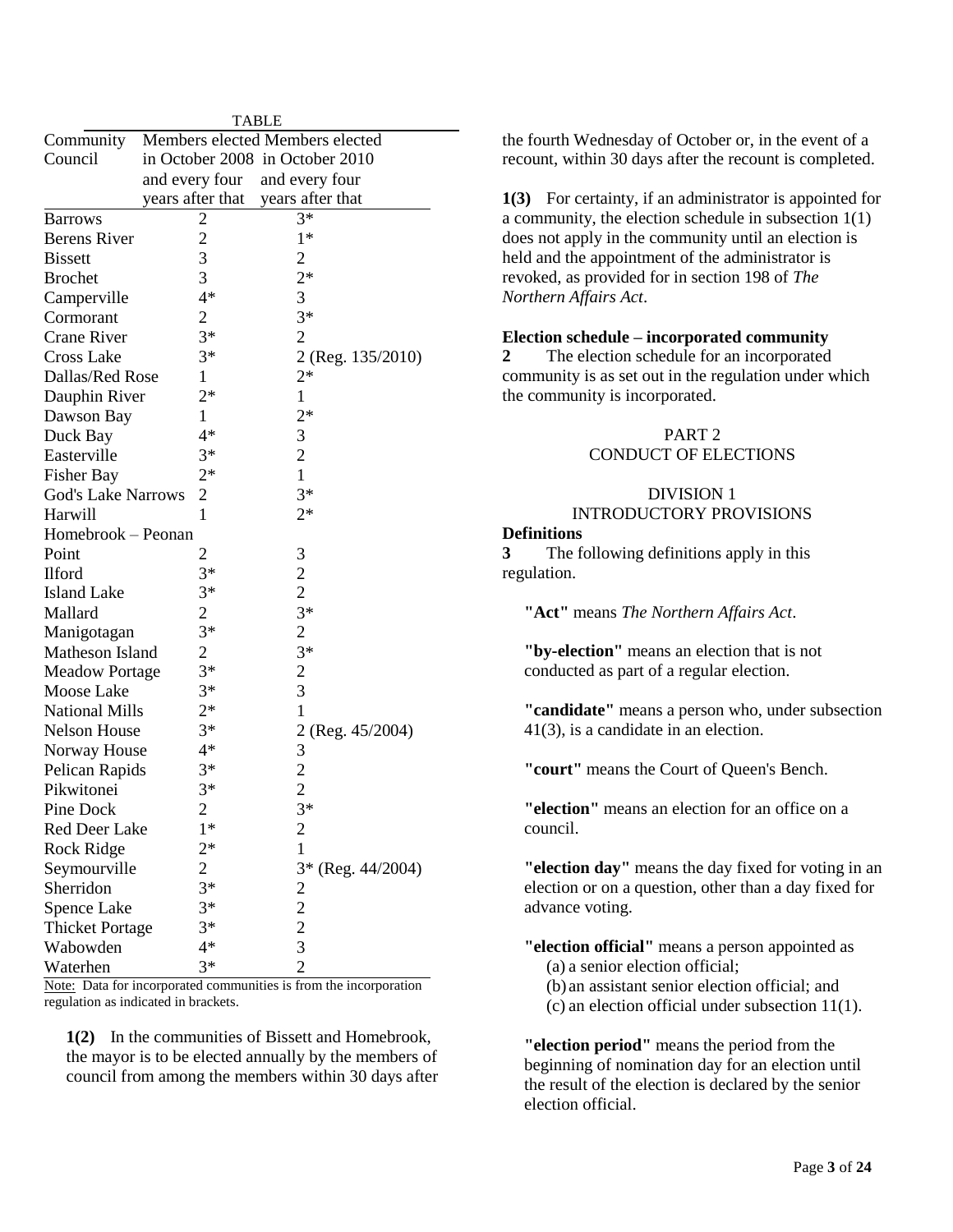**"eligible voter"** means a person who is eligible under section 82 of the Act to vote in an election or on a question.

**"question"** means a vote on a question described in clause 4(b).

**"regular election"** means an election for the

- offices on a council required to be held under (a)section 1, in the case of an unincorporated community; or
	- (b)the regulation incorporating a community, in the case of a community that is incorporated.

**"scrutineer"** means a person described in section 62.

**"senior election official"** means a person

appointed as a senior election official under section 9.

**"voters list"** means the voters list of a community**.**

**"voting place"** means a place where a person votes in an election or on a question.

**"voting station"** means the station within a voting place that a person attends to receive and cast a ballot.

# **Application of regulation**

**4** This regulation applies to

(a) an election for an office of a community; and (b) a vote in respect of

- (i) a by-law under Part 10 (Local Option) of *The Liquor and Gaming Control Act,* or
- (ii)any other question required by an Act to be submitted to voters in a community.

# **Public notice**

**5** When public notice is required to be given by a provision of this regulation, the senior election official must post a copy of the public notice, within a place accessible to the public, in

(a) the community office;

- (b)the place of the regular meetings of council, if other than the community office; and
- (c) at least two other locations in the community designated by the senior election official.

# **Public notices may be combined**

**6** Public notices may be combined as long as the requirements of the applicable provisions are met.

# **Oaths**

**7(1)** If this regulation requires an oath to be made, the oath must be

- (a) in writing;
- (b) administered by a person authorized to do so under this regulation or *The Manitoba Evidence Act*; and
- (c)signed by the person making the oath and by the person before whom the oath is made.

# **No fee**

**7(2)** An oath must be administered free of charge.

# **Establishing identity**

**8(1)** A person who is required to establish his or her identity under this regulation may do so by providing

- (a) an official document issued by a federal, provincial or municipal government that contains the person's name, residential address and photograph; or
- (b) at least two other documents that provide evidence of the person's identity satisfactory to the election official who asked the person for identification.

**8(2)** A person who is unable to comply with subsection (1) must furnish other proof of identity that is satisfactory to the election official who asked the person for identification.

# DIVISION 2

# APPOINTMENTS AND ARRANGEMENTS **Senior election official and assistant**

**9(1)** The council of a community must by by-law appoint, and provide for the remuneration of,

- (a) a senior election official; and
- (b) an assistant senior election official.

**9(2)** The community administrative officer must forward a copy of a by-law passed under subsection (1) to the principal electoral officer.

**9(3)** A senior election official and an assistant senior election official, unless he or she sooner resigns, dies or ceases to be eligible under subsection 15(1), holds office until his or her successor is appointed.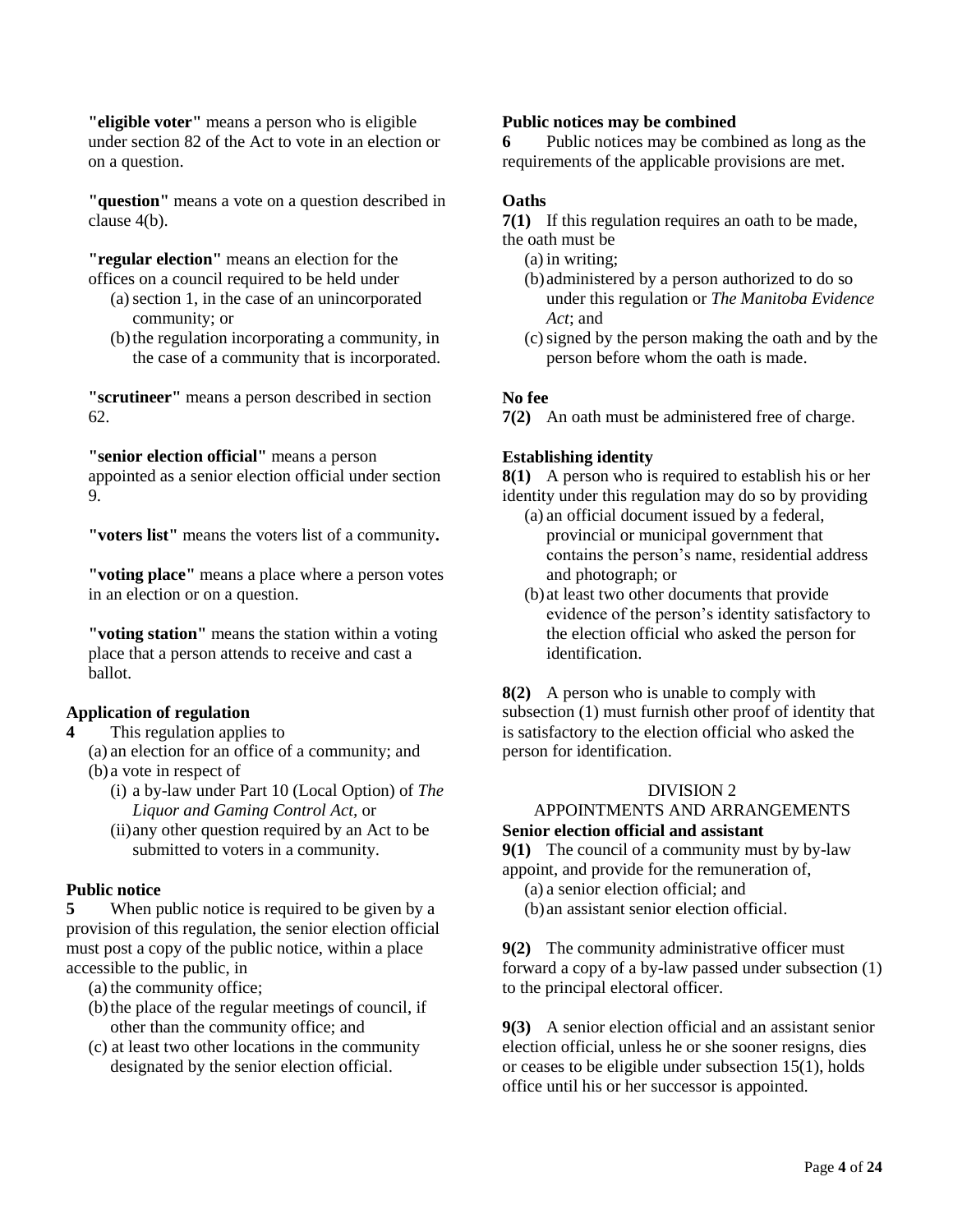**9(4)** If the office of senior election official or assistant senior election official becomes vacant, the council of the community must immediately appoint a successor.

**9(5)** If an assistant senior election official has been appointed and the senior election official is absent or unable to act or the office is vacant, the assistant senior election official may act in his or her place. When doing so, the assistant has all the powers of the senior election official.

# **General duties of senior election official**

- **10(1)** The senior election official of a community must
	- (a) exercise general direction and supervision over the conduct of elections and votes on questions in the community;
	- (b) ensure that election officials in the community carry out their duties with fairness and impartiality, and in compliance with the Act and this regulation; and
	- (c) give election officials in the community any instructions that the senior election official considers necessary to administer this regulation.

**10(2)** A senior election official must discharge his or her responsibilities under the law independently and impartially.

**10(3)** A community may direct a senior election official only by a by-law or resolution that is authorized under the Act or another Act.

# **Other election officials**

**11(1)** The senior election official may appoint one or more election officials.

**11(2)** Subject to section 15, an election official holds office for the term specified in his or her appointment.

**11(3)** An election official must ensure that the law respecting an election or vote on a question in the community is complied with.

# **Delegation**

**12(1)** The senior election official may delegate any of his or her powers and duties to other election officials, subject to any restrictions or conditions specified in the delegation. The delegation must be in writing.

**12(2)** The senior election official may continue to exercise the delegated powers and duties despite the delegation.

# **Oaths**

**13(1)** Before assuming his or her duties, an election official must take an oath that he or she

- (a) will faithfully and impartially fulfil the duties and responsibilities under the Act and this regulation that are assigned or delegated to him or her;
- (b)has not received and will not accept any inducement to perform those duties and responsibilities otherwise than faithfully, impartially and in accordance with the law;
- (c) will preserve the secrecy of the ballot in accordance with section 77; and
- (d)is not ineligible under subsection 15(1) to hold the position.

**13(2)** An election official who takes an oath under subsection (1) and then assumes any of the duties or responsibilities of another election official is not required to take another oath.

# **Power to administer oath**

**14** An oath required to be taken under this regulation may be administered by an election official.

# **Who may not be an election official**

**15(1)** The following persons may not be appointed and may not act as an election official:

- (a) a member of the Legislative Assembly and a member of the House of Commons or the Senate of Canada;
- (b) a member of the council of a community;
- (c) a judge of any court or a justice of the peace;
- (d) a candidate;
- (e) a person prohibited from being an election official by an order made by the court;
- (f) a person who is under the age of 18 years;
- (g) a person who, within five years before the proposed appointment,
	- (i) was convicted of an indictable offence, or
	- (ii)served any part of a term of imprisonment for an indictable offence.

**15(2)** An election official who becomes ineligible under subsection (1) must immediately resign.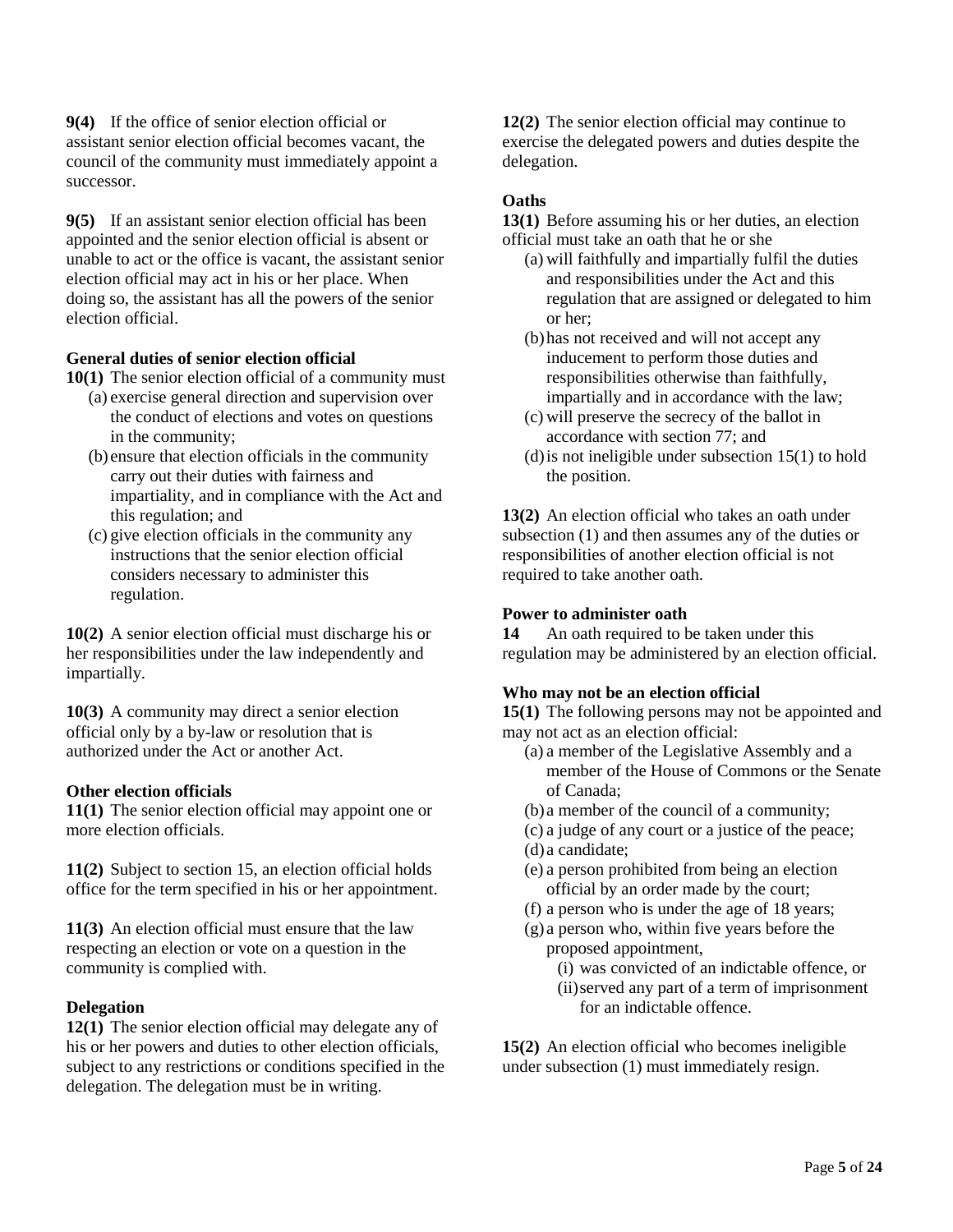# **Replacing an election official**

**16** The senior election official may rescind the appointment of an election official – other than an assistant senior election official – if satisfied that the person

- (a) is ineligible to hold the position under subsection 15(1);
- (b) is unable to perform his or her duties satisfactorily;
- (c) has failed to perform his or her duties satisfactorily;
- (d) has failed to follow an instruction of the senior election official, assistant senior election official or supervising election official; or
- (e) after being appointed, engaged in partisan political activities, whether or not in the course of performing duties under the Act or this regulation.

# **If election official not qualified**

**17** If a person who is not eligible is appointed or holds office as an election official, no action taken by the person is invalid solely because he or she was or became ineligible.

# **Keeping order**

**18(1)** The senior election official must maintain peace and order at a voting place.

**18(2)** A senior election official may require a peace officer or other person to assist him or her in maintaining peace and order at a voting place.

**18(3)** For the purpose of this section, **"voting place"** includes any place in the immediate vicinity of the voting place designated by the senior election official.

#### DIVISION 3 **VOTERS**

# **S.E.O. to establish and maintain voters list**

**19(1)** The senior election official must establish and maintain an up-to-date voters list for the community.

**19(2)** The senior election official may divide the community into voting subdivisions. If voting subdivisions are established, the voters list must contain a separate division for each subdivision.

# **One entry only**

**20** A voter's name must not appear on the voters list more than once.

# **Residence determines division of list**

**21** If the community has been divided into voting subdivisions, a voter's name must be placed on the division of the list that corresponds to the voting subdivision in which he or she resides.

# **Format of list**

- **22** The senior election official may
	- (a) determine the format of the voters list, including the arrangement of names and other content required under section 23; and
	- (b) establish or maintain the voters list on paper or electronically and reproduce the list in the manner he or she determines.

# **Content of voters list**

**23** The voters list must contain the following information about each person who the senior election official has reason to believe is an eligible voter:

- (a) the voter's name;
- (b)the voter's residential address, and mailing address if it is different.

# **Information for establishing and maintaining voters list**

**24** For the purpose of establishing or maintaining the voters list, the senior election official may obtain information from any source, including by an enumeration conducted under this Part.

# **Entitlement to information on voters list**

**25** Persons are entitled to have access to information on the voters list about themselves to determine whether the information is correct.

# **Restrictions on use of information on voters list**

**26** A person must not knowingly use the information that is recorded on the voters list for a purpose other than an election or vote on a question, which for certainty includes

- (a) establishing or maintaining a voters list under this regulation or another Act; or
- (b) enabling a candidate to communicate with voters in accordance with subsection 33(2).

# **Period when voters list closed to revision**

**27** Except for adding voters at the time of voting or providing a sealed envelope ballot package, the voters list must not be revised between the close of nominations and election day.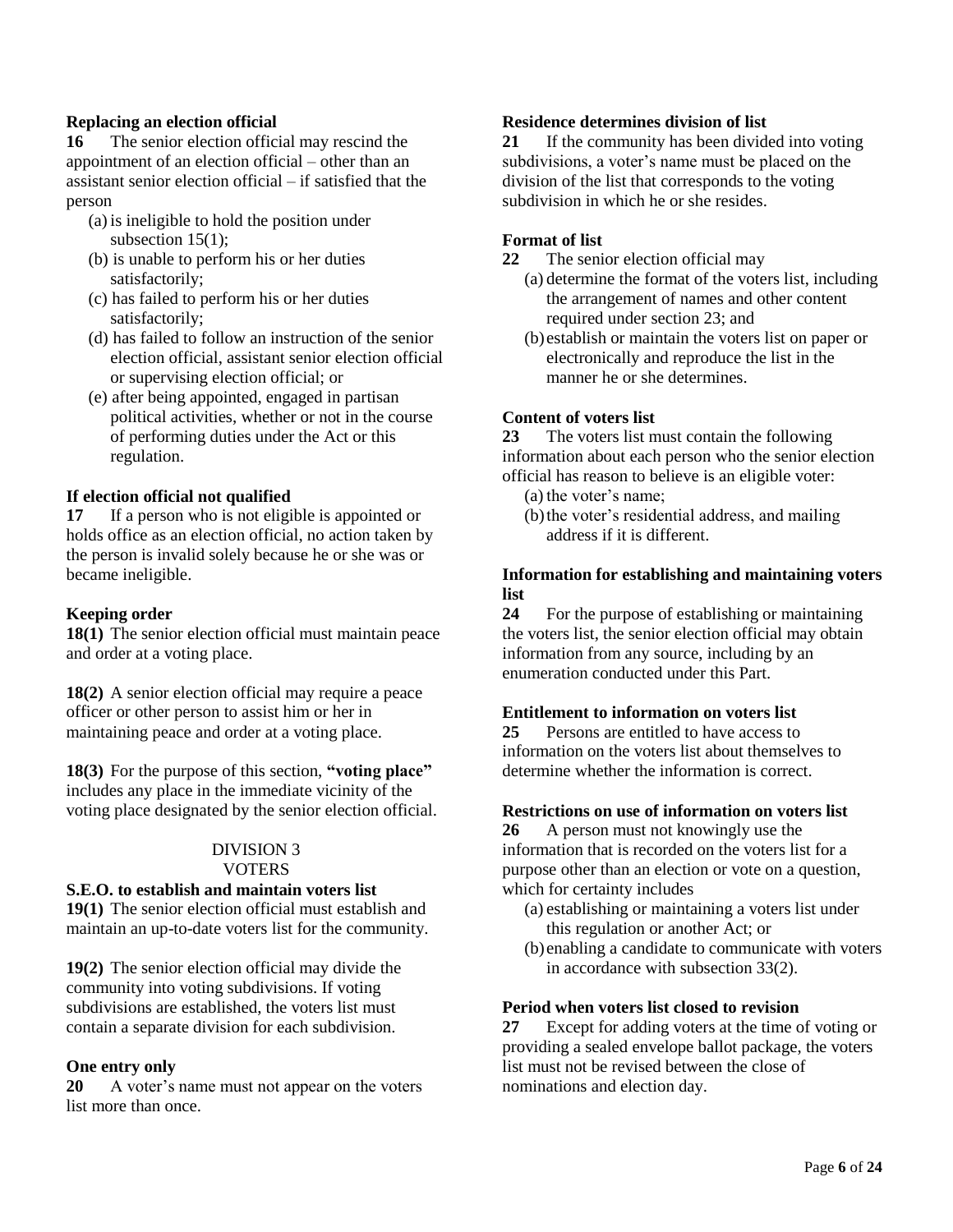# **Enumeration**

**28(1)** For the purpose of establishing or maintaining the voters list, the senior election official may cause an enumeration to be conducted.

**28(2)** An enumeration may be done by door-to-door canvass, phone, mail or any other means the senior election official determines.

**28(3)** When conducting a door-to-door enumeration, an election official must wear identification supplied by the senior election official.

**28(4)** When conducting a door-to-door enumeration, an election official must be given access to the entrance door of each residence in an apartment, condominium complex or other multiple-unit residence.

**28(5)** Where an election official is unable to gain access to a multiple-unit residence described in subsection (4), the senior election official may contact the landlord or manager of the residence to set a mutually agreeable time for the door-to-door enumeration to be conducted. If a time cannot be agreed upon,

- (a) the senior election official may inform the landlord or manager of the time where an election official will attend to conduct the enumeration; and
- (b) at the time set under clause (a), the landlord or manager must ensure that the election official is given access to the multiple-unit residence.

#### **Name added to voters list at time of voting**

**29** An eligible voter whose name is not on the voters list is entitled to have his or her name added to the voters list at the time of voting if he or she

- (a) attends a voting place where he or she is qualified to vote, during the hours it is open for voting;
- (b)takes an oath that he or she is an eligible voter; and
- (c) establishes his or her identity in accordance with section 8.

# **Personal security protection**

**30(1)** Despite any other provision of this regulation, the name, address and all other information about a person must be omitted or obscured from the voters list and any other record prepared under this regulation

that is available to the public, if the person applies to have that information omitted or obscured to protect his or her personal security.

**30(2)** An application may be filed with the senior election official in person or by mail or fax.

**30(3)** The application must

- (a) be made in writing to a senior election official at any time other than during the period when the voters list is closed to revision;
- (b)set out the person's name and address; and
- (c) include the documents referred to in section 8, or legible copies of them if the application is made by mail or fax.

**30(4)** Upon receiving an application that meets the requirements of subsection (3), the senior election official must give the applicant a personal security certificate that includes an identification number to be used as a replacement, in all cases, for the person's name, address and signature under this regulation.

**30(5)** When a person is given a personal security certificate, the senior election official must determine whether the person's name appears on the voters list. If so, the senior election official must obscure the person's name and address and add the person's identification number to the voters list. If the person's name does not appear, the senior election official must add his or her identification number to the voters list.

**30(6)** The identification number for a person with a personal security certificate must be placed at the end of the voters list.

**30(7)** A person who is given a personal security certificate may vote only by sealed envelope ballot, as provided in section 89 (procedure for voting by sealed envelope). When applying to vote, the person must give his or her personal security certificate to the senior election official.

**30(8)** The senior election official may establish the form of the personal security certificate to be used under this section.

#### **Powers of senior election official**

**31** The senior election official may take any steps he or she considers necessary to protect the personal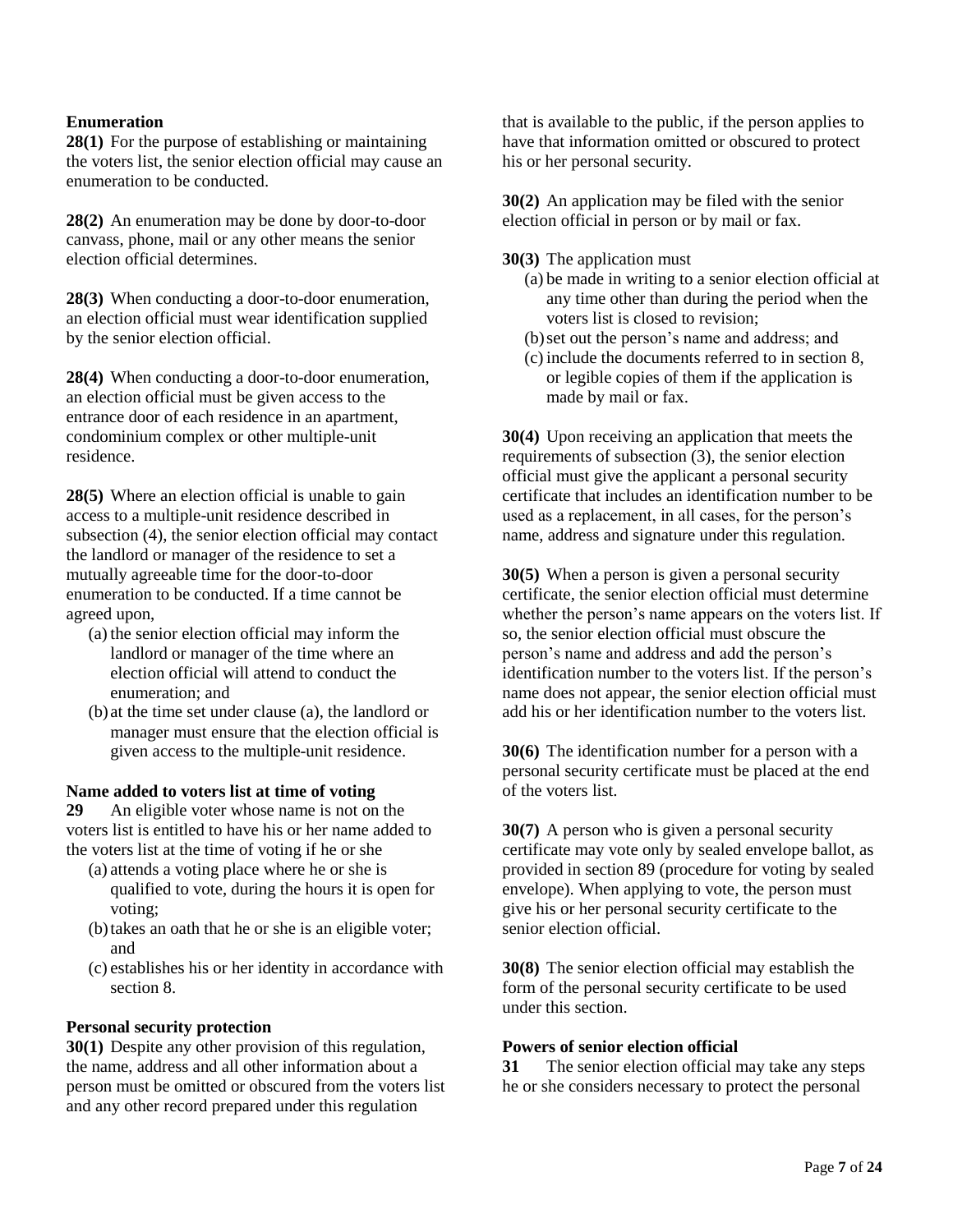security of applicants under section 30, including adapting the provisions of this regulation.

# **Public notice – voters list and personal security**

**32** At least annually, the senior election official must give public notice, in accordance with section 5,

- (a) that a person who wishes to have his or her name added to the voters list, or have any information about the voter on the voters list corrected, may do so by contacting the senior election official; and
- (b)of the protections for personal security available under section 30.

# **Candidates entitled to copy of voters list**

**33(1)** During the election period, the senior election official must give a candidate, on request, a copy of the voters list. The senior election official may determine the form in which this list is given.

**33(2)** A candidate who receives a copy of the voters list may use the list for communicating with his or her voters during an election period, including using the list for soliciting contributions and campaigning.

#### DIVISION 4

#### NOMINATIONS

# **Who may be nominated**

**34** A person may be nominated as a candidate if he or she is, on election day,

- (a) qualified to hold the office under the Act; and
- (b) not ineligible under any Act or otherwise prohibited by law from being nominated for or holding the office.

# **Nomination period**

**35(1)** The nomination period for an election begins on the  $21<sup>st</sup>$  day before election day and ends on the  $14<sup>th</sup>$ day before election day.

**35(2)** The senior election official must appoint the place and the date or dates when nominations will be received. The date or dates must be during the nomination period.

**35(3)** The time for receiving nominations must be from 1:00 p.m. to 9:00 p.m. inclusive.

**35(4)** The place appointed for receiving nominations must be a convenient public building in the community.

#### **Current member must resign to run in election**

**36(1)** A person who holds office on a council may not be nominated in an election for a different office unless the member resigns his or her office at least 21 days before the election day for that election.

**36(2)** Despite the provisions of this regulation, if an additional by-election is required because of a resignation under subsection (1), the senior election official may, in his or her discretion, do what is necessary to ensure that the additional by-election is held on the same day as the first by-election, including having the nomination period for the additional byelection

(a) begin less than 21 days before election day; and (b) end less than seven days after it begins.

# **Notice of nominations**

**37(1)** At least seven but not more than 21 days before the nomination period begins, the senior election official must give public notice of nominations, in accordance with section 5.

**37(2)** The notice of nominations must include the following information, but may also include any other information that the senior election official considers appropriate:

- (a) the offices for which candidates are to be elected;
- (b)the place or places where, and the dates and times during the nomination period when, nominations will be received;
- (c) the manner in which nominations must be filed;
- (d)how interested persons can obtain information about the requirements and procedures for making a nomination.

# **What nominations must include**

**38** A nomination must include the following:

- 1. A statement by the prospective candidate of
	- (a) his or her surname and usual name;
	- (b) his or her phone number and residential address, and mailing address if it is different; and
	- (c) the office for which he or she seeks to be nominated.
- 2. A statement under oath by the perspective candidate – either made in advance or administered by the senior election official at the time the nomination papers are filed – that he or she is qualified to be nominated for the office,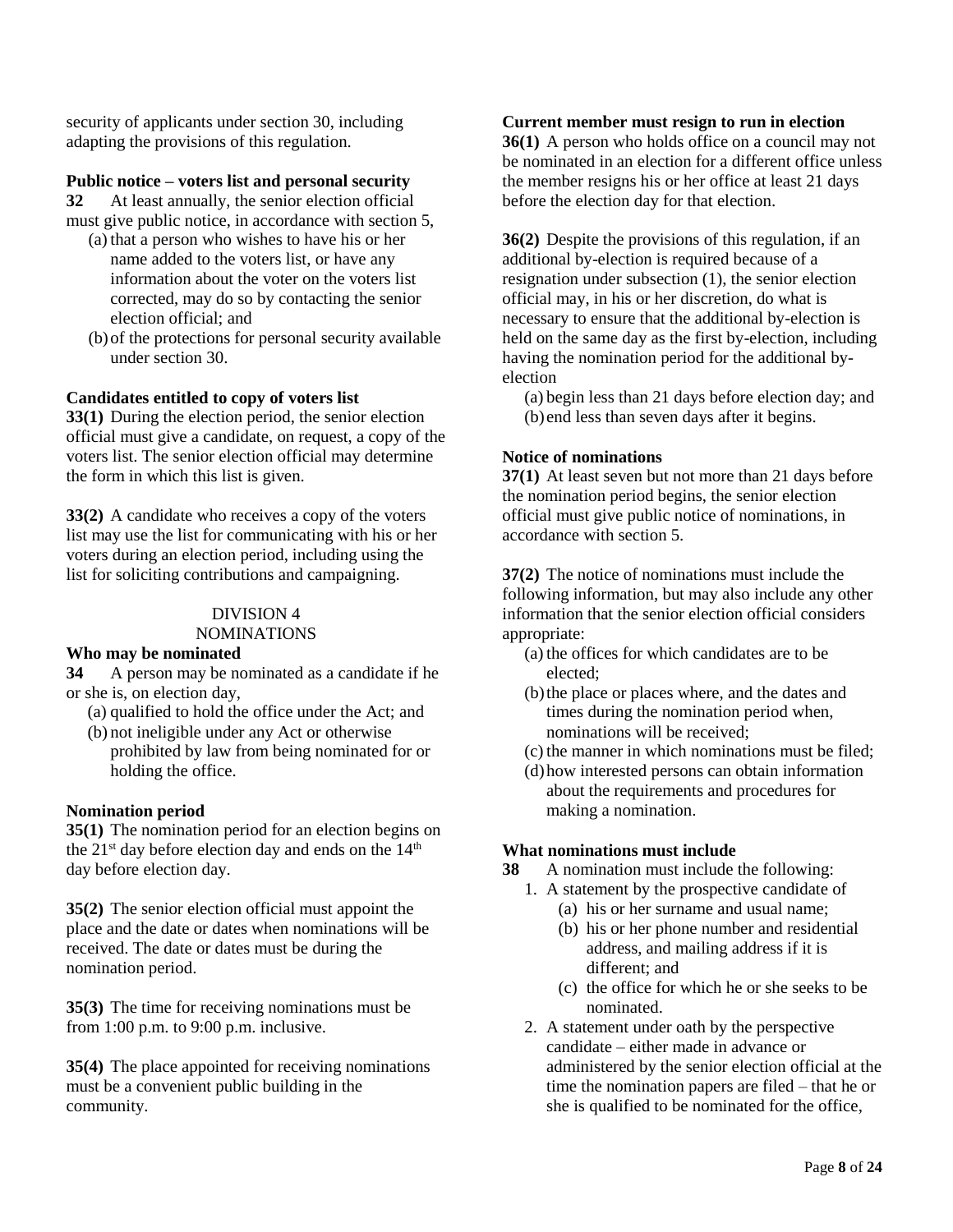and that to the best of his or her knowledge, the information provided in his or her nomination papers is true.

3. The names, addresses and signatures of at least two voters who support the nomination.

# **How to file a nomination**

**39(1)** To make a nomination, the nomination papers described in section 38 must be filed with the senior election official

- (a) before the end of the time for receiving nominations; and
- (b) at the place

that is specified in the notice of nominations under subsection 37(2).

**39(2)** Nomination papers may be filed with the senior election official in person or by an agent or by mail or fax.

**39(3)** The obligation to ensure that the nomination papers are received in accordance with this section rests with the person nominated.

# **Nomination papers available for inspection**

**40** The senior election official must ensure that nomination papers are made available for public inspection, during regular office hours, from the time they are received until they are disposed of, as provided for under section 116.

# **Verifying the nomination**

**41(1)** Upon receiving nomination papers, the senior election official must verify that they are complete and in accordance with this regulation.

**41(2)** As soon as possible after verifying the nomination papers, the senior election official must

- (a) confirm to the prospective candidate that his or her nomination papers are complete and in accordance with this regulation and have been accepted; or
- (b) advise the candidate that his or her nomination papers have been refused and the reason for the refusal.

**41(3)** A person becomes a candidate upon the senior election official accepting his or her nomination papers.

**41(4)** Nomination papers that are refused may be replaced or corrected if the new or corrected documents are filed in accordance with section 38 before the nomination period ends.

# **Withdrawing a nomination**

**42(1)** At any time up until 2:00 p.m. on the day after the nomination period ends, a candidate may withdraw his or her nomination by filing a signed declaration to that effect with the senior election official.

**42(2)** The candidate's signature on the withdrawal must be witnessed by another person, who must sign as witness.

**42(3)** A candidate may withdraw only if enough candidates remain to fill the offices to be elected.

# **Acclamation or notice of election**

**43(1)** If, when the period for withdrawals expires, the number of nominated candidates for an office is the same as or less than the number to be elected, the senior election official must declare the candidate or candidates elected by acclamation.

**43(2)** If, when the period for withdrawals expires, the number of nominated candidates for an office is greater than the number to be elected, the senior election official must, within two days, give public notice in accordance with section 5 of the following:

- (a) a description of each office to be filled at the election;
- (b)the names of the candidates nominated for each office;
- (c) the dates and times when voting places will be open for voting;
- (d)the location of all the voting places;
- (e) information about the alternative voting opportunities available in the election, including the date, location and hours of advance voting required under section 79;
- (f) that, before being allowed to vote, a person may be required to establish his or her identity, and the manner in which the person may do so under section 8:
- (g) any other information about the election that the senior election official determines appropriate.

# **Death of candidate**

**44** If a candidate named in the notice of election dies before the close of voting on election day, the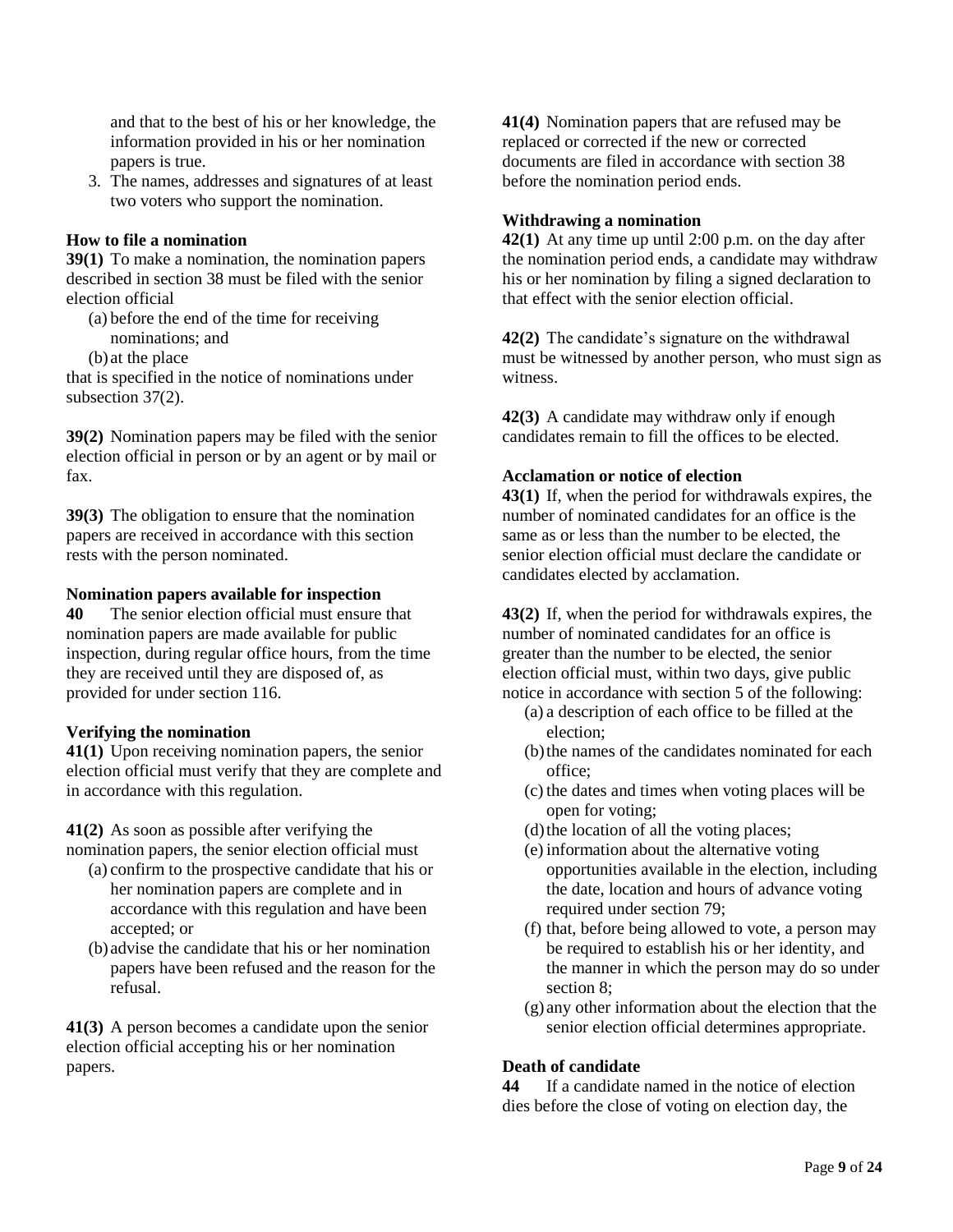candidate is deemed to have withdrawn and

- (a) if no candidate would be elected by acclamation as a result of the death, the election must proceed as if the deceased candidate had not been nominated; or
- (b)if the number of candidates remaining for the office is the same or less than the number to be elected, the senior election official must immediately declare the remaining candidate or candidates elected by acclamation.

# **Right of access**

**45(1)** Subject to subsection (2), between 9:00 a.m. and 9:00 p.m., no person may prevent anyone who produces identification or documentation confirming that he or she is a candidate or representative of a candidate in an election from canvassing or distributing election material at the entrance door of each residence in an apartment, condominium complex or other multiple-unit residence.

**45(2)** If a voting station is located in an apartment, condominium complex or other multiple-unit residence, no person may canvass or distribute election materials in the building, complex or residence on election day or any day when advance voting may occur at the station.

**45(3)** Subsection (1) does not apply to a shelter or other residence for persons under reasonable apprehension of bodily harm.

**45(4)** No person may interfere with, or prevent, anyone who produces identification or documentation confirming that he or she is a candidate or representative of a candidate in an election from canvassing or distributing election material in any community.

# DIVISION 5

#### PREPARING FOR AN ELECTION **Establishing voting stations**

**46(1)** The senior election official must establish a

voting station for each voting subdivision.

**46(2)** Two or more voting stations may be located together at a central voting place.

**46(3)** A voting place must be in a convenient location for a majority of the voters served by it and for this

purpose, it may be established outside the subdivision or the community.

**46(4)** A voting place must be accessible to persons with physical disabilities, unless the senior election official is satisfied that it is impractical to obtain the use of such premises while complying with subsection (3).

**46(5)** A voting station must not be established

- (a) in a space that is being used as a dwelling;
- (b)in the part of a premises that is used as a licensed premises, as defined in *The Liquor and Gaming Control Act*; or
- (c) in or on any premises in which a candidate has any estate or interest.

# **Changing voting place**

**47(1)** Subject to section 90 (interrupted voting), if it becomes impossible or impractical to operate a voting station at a voting place, the senior election official must move the voting station to a new voting place located as close as possible to the old voting place.

**47(2)** When a voting station is moved to a new voting place, the senior election official must notify

- (a) the candidates of the change and the reason for it; and
- (b)the public of the change by
	- (i) posting notice of the new location on the old voting place, or as close to it as possible, and
	- (ii) if time permits, giving notice of the change in any other manner that he or she considers appropriate.

# **Equipping voting stations**

**48** The senior election official must ensure that each voting station is provided with the following:

- (a) a copy of the voters list, or the division of the voters list relevant to that voting station;
- (b) a voting record;
- (c) a ballot box;
- (d) enough ballots;
- (e) one or more voting compartments;
- (f) directions about the manner of voting;
- (g) any other items that the senior election official determines are necessary.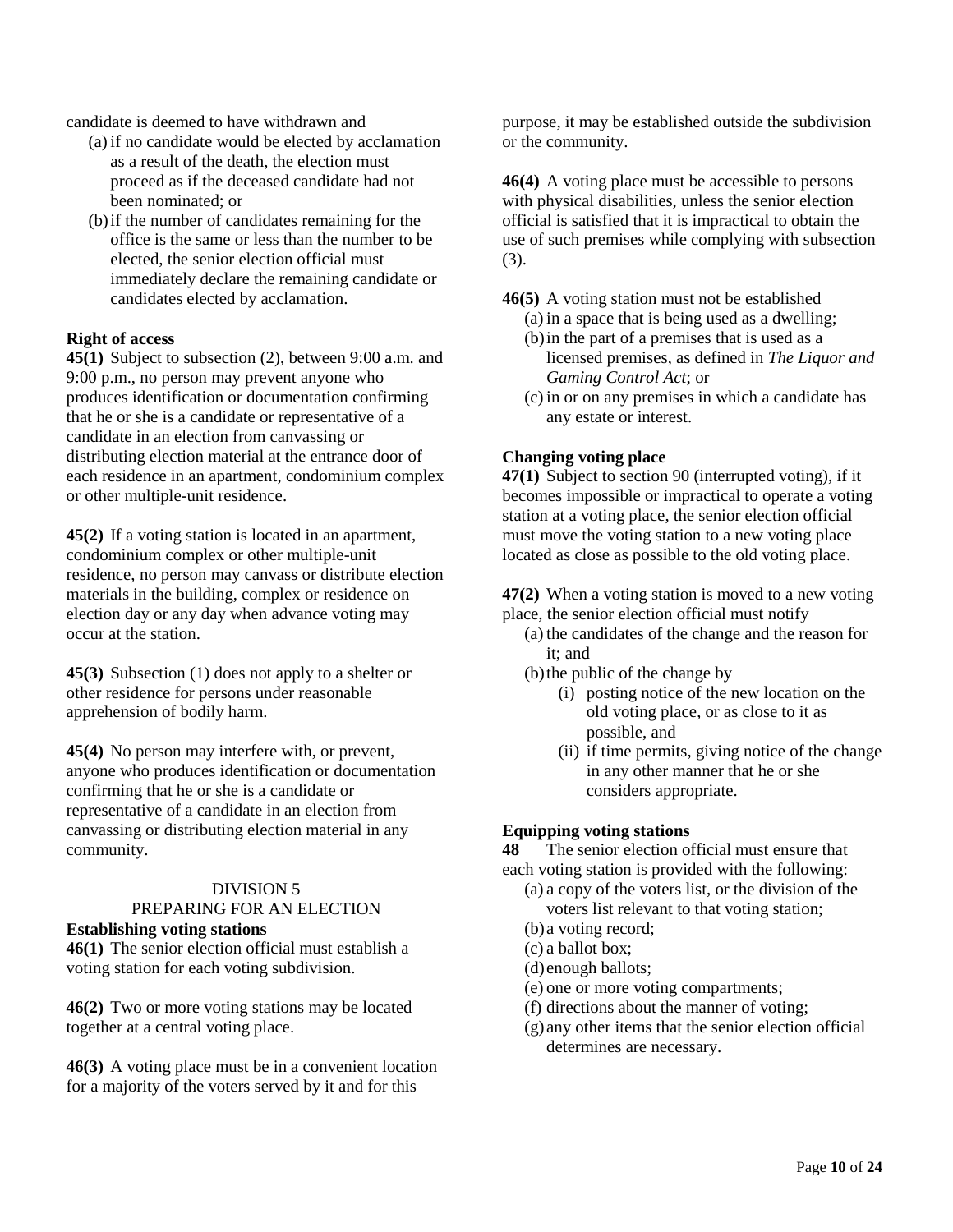# **Ballots**

**49(1)** The senior election official must arrange for enough ballots to be prepared.

**49(2)** The senior election official must determine which of the following will be used in an election:

- (a)separate ballots for each office and for each question;
- (b) composite ballots that combine the contents of two or more separate ballots described in clause (a).

# **Rules for ballots**

**50(1)** The following rules apply to ballots:

- 1. Each candidate's name, as the candidate provided it on his or her nomination paper, must appear on the front of the ballot.
- 2. No reference to a candidate's occupation, degree, title, honour or decoration may appear on the ballot.
- 3. A space for marking the ballot must appear to the right of each candidate's name. For a question, the ballot must have a space for marking the ballot to the right of each answer.
- 4. Subject to subsection (4), all ballots for the same office or question must be identical or as nearly alike as possible.

**50(2)** The candidates' names must appear on the ballot in alphabetical order, based on their surnames and, in the case of identical surnames, their usual names.

**50(3)** If two or more candidates have the same surname and usual name, the senior election official may, subject to the restrictions in Rule 2 of subsection (1), include on the ballot additional information to help the voters identify the candidates.

**50(4)** The candidates for mayor and for councillor must be listed on separate ballots and, if the terms of office for councillors are not the same, the ballot for each term must be separate.

**50(5)** The form of a composite ballot must conform as closely as possible to the rules set out in this section.

# **Ballot if candidate dies**

**51(1)** If a candidate dies after the ballots are prepared, the senior election official must arrange for new ballots to be prepared that do not contain the name of that candidate.

**51(2)** If there is no time to arrange for new ballots after the death of a candidate, the senior election official must ensure that written notice that the deceased person is no longer a candidate is posted in a conspicuous location at each affected voting station.

# **Record of ballots provided**

**52** The senior election official must keep a record of how many ballots are provided for use at each voting station.

# **Ballot boxes**

**53** A ballot box provided for use at a voting station must be constructed and secured so that ballots can be inserted into it but cannot be withdrawn without providing evidence of the box being opened or otherwise tampered with.

# **Voting compartment**

**54** Each voting station must have at least one voting compartment that is furnished so that voters can mark their ballots conveniently, without interference or interruption, and while screened from observation.

#### **Voting directions**

**55** The senior election official must ensure that directions about the manner of voting are posted near the entrance to the voting place and at each voting compartment.

# **Voting record**

**56** A voting record provided for use at a voting station must be suitable to record the information prescribed in subsection 61(1).

#### DIVISION 6 VOTING

# **Right of a voter**

- **57** Every eligible voter is entitled to
	- (a) vote in secret;
	- (b)vote without inducement, interference or coercion from anyone else;
	- (c) be free from any attempt or inducement, whether direct or indirect, by anyone to show the voter's marked ballot in any manner that would reveal how he or she voted; and
	- (d)not have any information about how he or she voted disclosed or compelled for any reason or in any proceeding.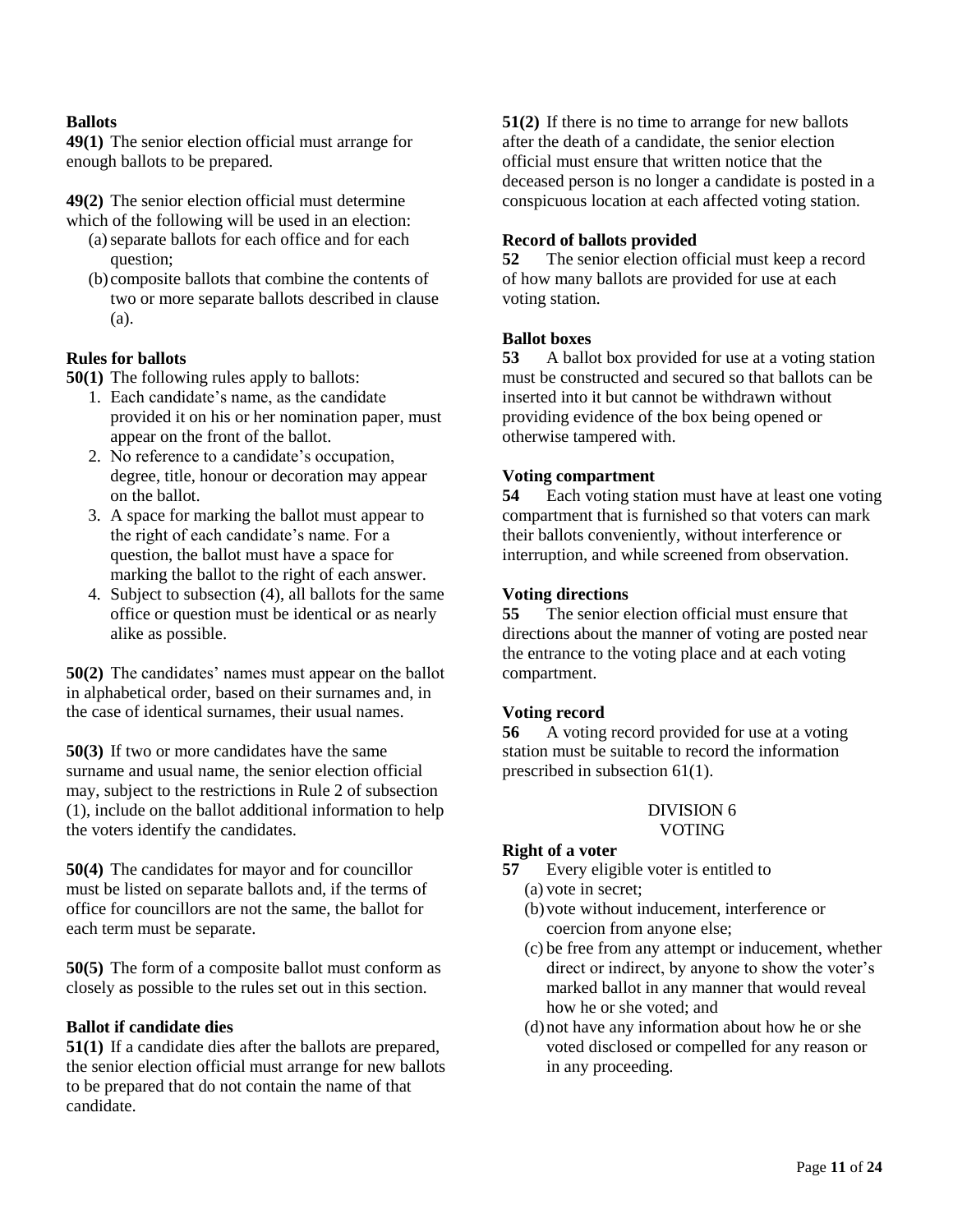#### **May only vote once**

**58(1)** A voter may not vote more than once in the same election.

**58(2)** A voter may vote only once for each candidate that he or she chooses to vote for. The voter must not vote for more candidates than the number to be elected.

**58(3)** For a vote on a question, a voter may vote for only one answer.

Operation of Voting Places and Stations

# **Who may be present at voting station**

**59** During voting, the following persons may be present at a voting station:

- (a) the election officials appointed for that voting station;
- (b) a voter, for the purpose of voting;
- (c) an interpreter, if required;
- (d) a candidate;
- (e) not more than two scrutineers
	- (i) appointed by each candidate, and (ii)for each question;
- (f) any other person allowed to be present by the senior election official.

# **Preparation of ballot box**

**60(1)** Immediately before a voting station opens, the senior election official must demonstrate to all persons present that the ballot box to be used is empty, and secure it so that it cannot be opened without providing evidence of it being opened or otherwise tampered with.

**60(2)** Subject to section 75 (moving ballot box), while the voting station is open and during the count, the senior election official must ensure that the ballot box remains in full view of persons at the voting station.

# **Voting record**

**61(1)** The senior election official must keep the voting record at the voting station and ensure that it is used to record the name and address of each person who is given a ballot. Any of the following that apply must be recorded beside the person's name:

(a) if the person is required to take an oath, whether the oath is required to be taken

- (i) under subsection 67(1), because the person seeks to have his or her name added to the voters list,
- (ii) under subsection 68(1), because the records at the voting station show that someone using the person's name has already voted,
- (iii) under subsection 68(2), because the records at the voting station show that a sealed envelope ballot package was provided to the person, or
- (iv) under section 70, because the person's right to vote is challenged;
- (b)if the person's right to vote is challenged, who made that challenge and the reason for it;
- (c) if the voter was required to establish his or her identity under clause 66(1)(a);
- (d)if the person votes with the assistance of a person other than an election official as provided for under clause 73(2)(b), the name of the person who provided assistance;
- (e) if the person votes with the assistance of an interpreter who is not an election official as provided for under section 74, the name of the interpreter;
- (f) if the person refuses to take an oath required under this regulation;
- (g)if the person removes a ballot from a voting place.

**61(2)** The senior election official must record in the voting record the name of each person – including the name of each candidate – who acts as a scrutineer at the voting station.

**61(3)** A person is deemed to have voted when he or she is given a ballot.

# **Scrutineers**

- **62(1)** In order to act as a scrutineer, a person must (a) be at least 18 years old;
	- (b)be a candidate or a person appointed, in a form approved by the senior election official, by a candidate; and
	- (c) take an oath that he or she will
		- (i) uphold the rights of voters under section 57, and
		- (ii) preserve the secrecy of the vote in accordance with section 77.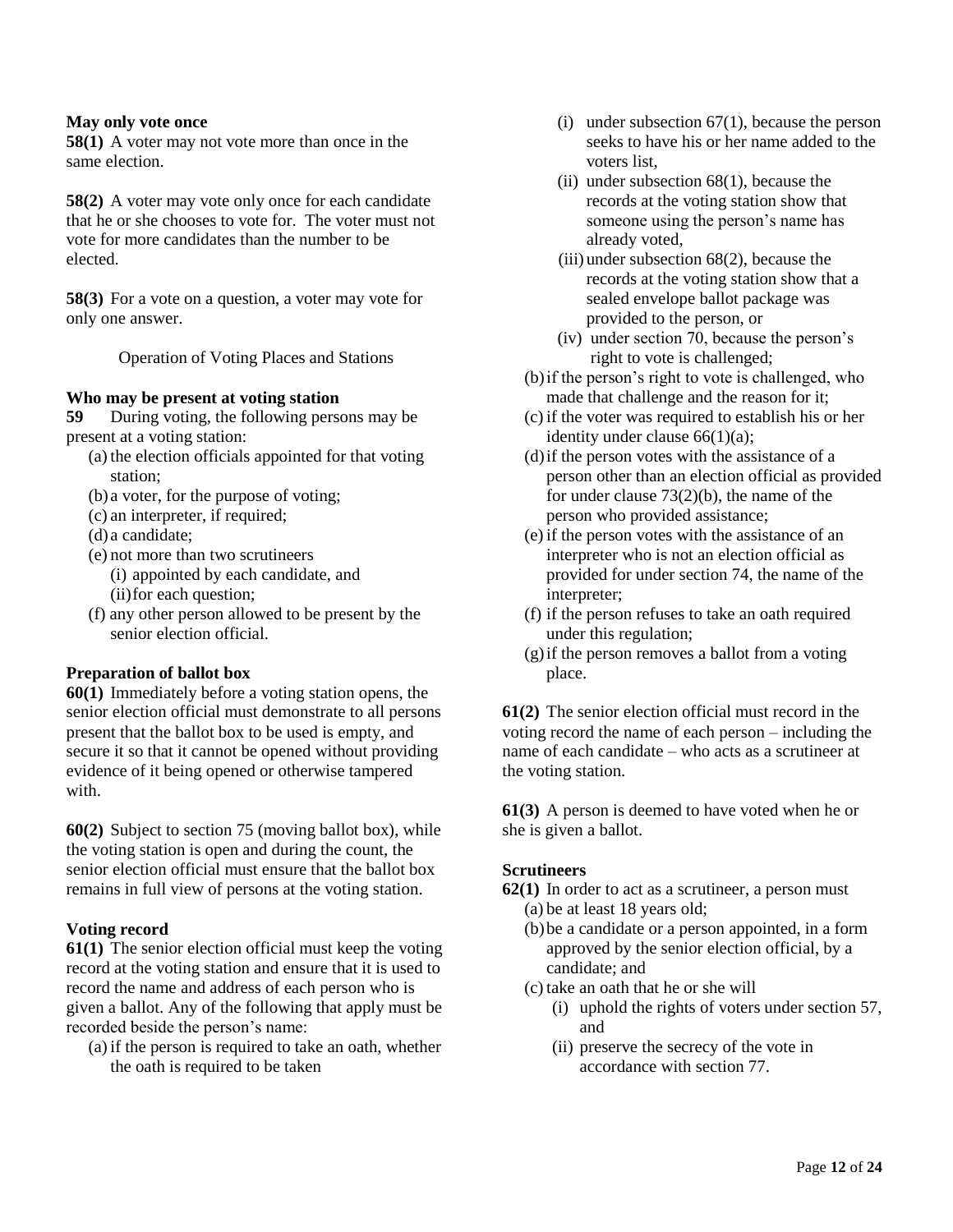**62(2)** A senior election official may appoint a person to act as a scrutineer for a vote on a question if the person

- (a) is at least 18 years old;
- (b) applies to the senior election official; and
- (c) takes an oath that he or she will
	- (i) uphold the rights of voters under section 57, and
	- (ii) preserve the secrecy of the vote in accordance with section 77.

**62(3)** If more than two scrutineers are appointed for a vote on a question, the senior election official may designate one or more of them as representative scrutineers.

**62(4)** Before acting as a scrutineer, the person must show his or her appointment to the senior election official.

# **62(5)** A scrutineer may

- (a) enter the voting place 15 minutes before it opens and inspect the ballot box, the ballots and the other election materials to be used at the voting station; and
- (b)be present during voting and, from time to time, examine the voting record for a voting station, but only if he or she does not interfere with the activities of the election officials at the voting station.

# **No display of election material in voting place**

**63(1)** No person may within 50 metres of a voting place,

- (a) distribute pamphlets, buttons or other items referring to the election or a candidate or a vote on a question;
- (b)wear or display any item that refers to the election or a candidate or a vote on a question; or
- (c) post or display a sign or poster referring to the election or a candidate or a vote on a question.

# **Voting place in mall**

**63(2)** If a voting place is located in a mall, office or other building with multiple units, the voting place is deemed to be the unit in which the voting station is located.

# **Order to remove sign**

**63(3)** If a sign or poster is in contravention of clause

(1)(c), an election official at the voting place involved may remove it or order the person or organization that produced the sign or poster or authorized its production to remove or obscure it. The order may be made orally or in writing.

# **Duty to remove**

**63(4)** Upon receiving an order under subsection (3), the individual or organization must ensure that the sign or poster is removed or obscured without delay.

# **Exception for notices under regulation**

**63(5)** Subsection (1) does not apply to

- (a) a sign or notice that is posted under this regulation; or
- (b) anything used to identify an election official.

# **Exception for scrutineers**

**63(6)** Despite clause (1)(b), a scrutineer may wear a badge or ribbon that does not show the name or initials of the candidate or indicate an answer to a question, but which by colour alone indicates the candidate or answer for whom he or she acts as a scrutineer.

> Voting at Voting Stations on Election Day

# **Voting hours**

**64** On election day, every voting place must open at 8:00 a.m. and close at 8:00 p.m.

# **Voting at a voting station**

**65** On election day, an eligible voter who wishes to vote must attend the voting station for his or her voting subdivision or community and give his or her name to an election official.

# **Eligible voter whose name is on voters list**

**66(1)** An eligible voter whose name is on the voters list may vote if he or she

- (a) establishes his or her identity, if required to do so by the senior election official under subsection (2); and
- (b) complies with subsection 70(5) (what challenged person must do to vote), if his or her right to vote is challenged.

**66(2)** Before giving a ballot to an eligible voter whose name is on the voters list, a senior election official may require the voter to establish his or her identity in accordance with section 8 (establishing identity).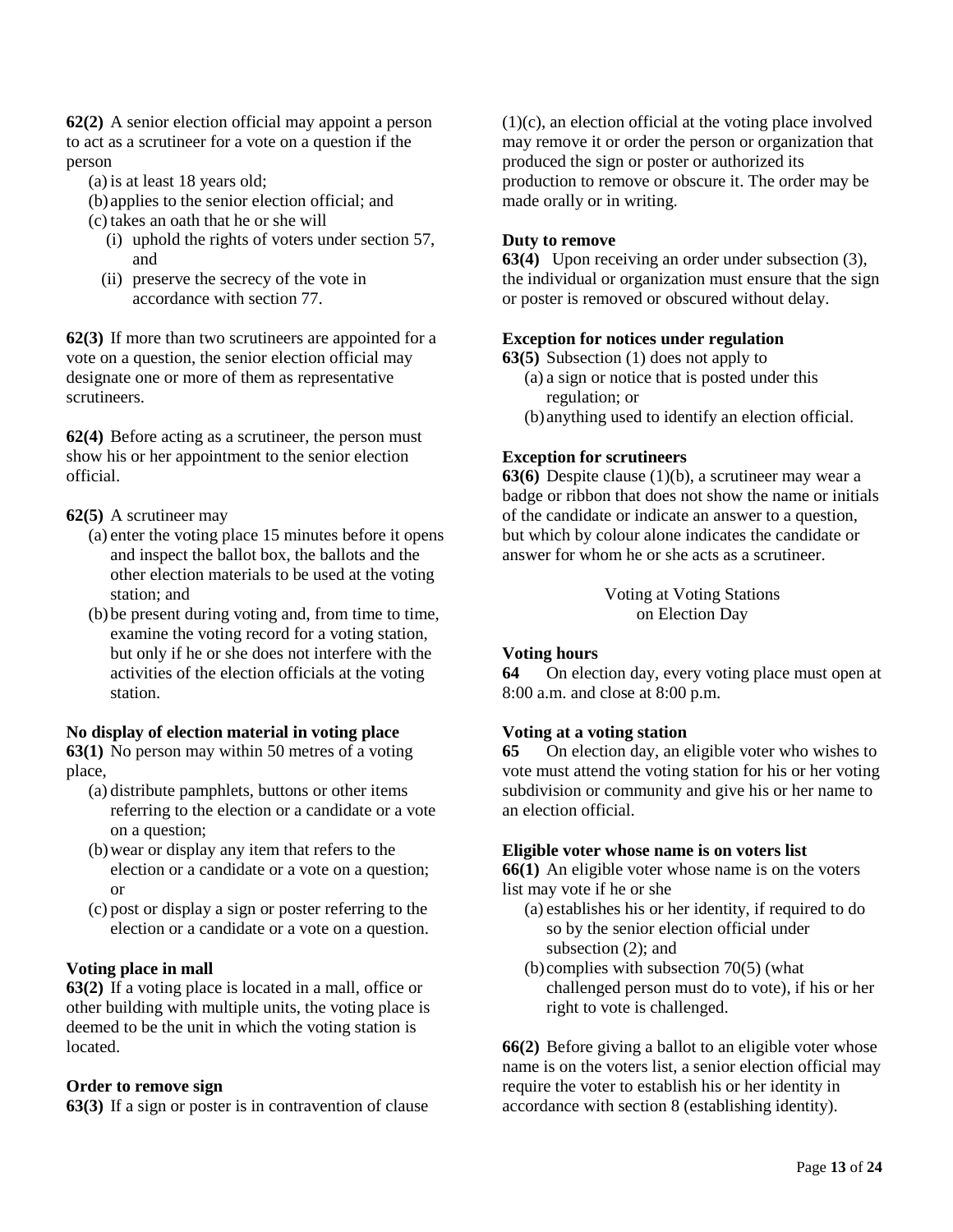# **Eligible voter whose name is not on the voters list**

**67(1)** An eligible voter whose name is not on the voters list may vote if he or she complies with

- (a)section 29 (name added to voters list at time of voting); and
- $(b)$  subsection 70(5) (what challenged person must do to vote), if his or her right to vote is challenged.

**67(2)** The senior election official must add to the voters list the name of an eligible voter who complies with the requirements of section 29.

# **When records show voter already voted**

**68(1)** An eligible voter who is shown on the voters list as already having voted may vote if

- (a) the voter
	- (i) establishes his or her identity in accordance with section 8, and
	- (ii)takes an oath that he or she is an eligible voter who has not previously voted in the election or on a question; and
- (b)the senior election official is satisfied that the person is entitled to vote, based on the documents provided and the oath.

**68(2)** An eligible voter who is shown on the voters list as having been provided a sealed envelope ballot package may vote if

(a) the voter

- (i) establishes his or her identity in accordance with section 8, and
- (ii)takes an oath that he or she is an eligible voter who did not receive a sealed envelope ballot package and has not previously voted in the election or on the question; and
- (b)the senior election official is satisfied that the person is entitled to vote, based on the documents provided and the oath.

# **Indication of voting made on voters list**

**69** In addition to making the entries in the voting record required under subsection 61(1), the senior election official must ensure that the voters list used at the voting station indicates that a voter has voted.

# **Challenging a voter**

**70(1)** An election official or a scrutineer may challenge a person wishing to vote if he or she believes that the person

(a) is not an eligible voter; or

(b)has already voted in the election or on the question.

**70(2)** The person making the challenge must state the reason for it. The senior election official must ensure that the name of the person making the challenge and the reason are recorded on the voting record beside the name of the voter.

**70(3)** If no reason for the challenge is given, the voter who has been challenged may proceed to vote as if no challenge had been made.

**70(4)** A challenge must be made before the voter is given a ballot.

**70(5)** In order to vote, a voter who has been challenged must

- (a) take an oath that he or she is an eligible voter who has not otherwise voted in the election or on the question; and
- (b)if he or she has not already done so, establish his or her identity in accordance with section 8.

**70(6)** The challenged person must not be asked any questions except about his or her identity, eligibility to vote and whether or not he or she has already voted in the election or on the question, and no further challenge may be made once a person has complied with subsection  $(5)$ .

**70(7)** If a voter who has been challenged refuses or fails to comply with subsection (5), the senior election official must ensure that the voter is not given a ballot.

# **Voting**

**71** The following steps must be taken when a person is voting at a voting station on election day:

# **STEP 1: Voter to be given a ballot**

The senior election official must

- (a) write his or her initials on the back of a ballot;
- (b)fold the ballot so that the initials can be seen without opening the ballot;
- (c) explain to the voter how to mark and fold the ballot; and
- (d)give the ballot to the voter.

# **STEP 2: Voter's handling of ballot**

The voter must take the ballot directly to the voting compartment and, without delay, mark the ballot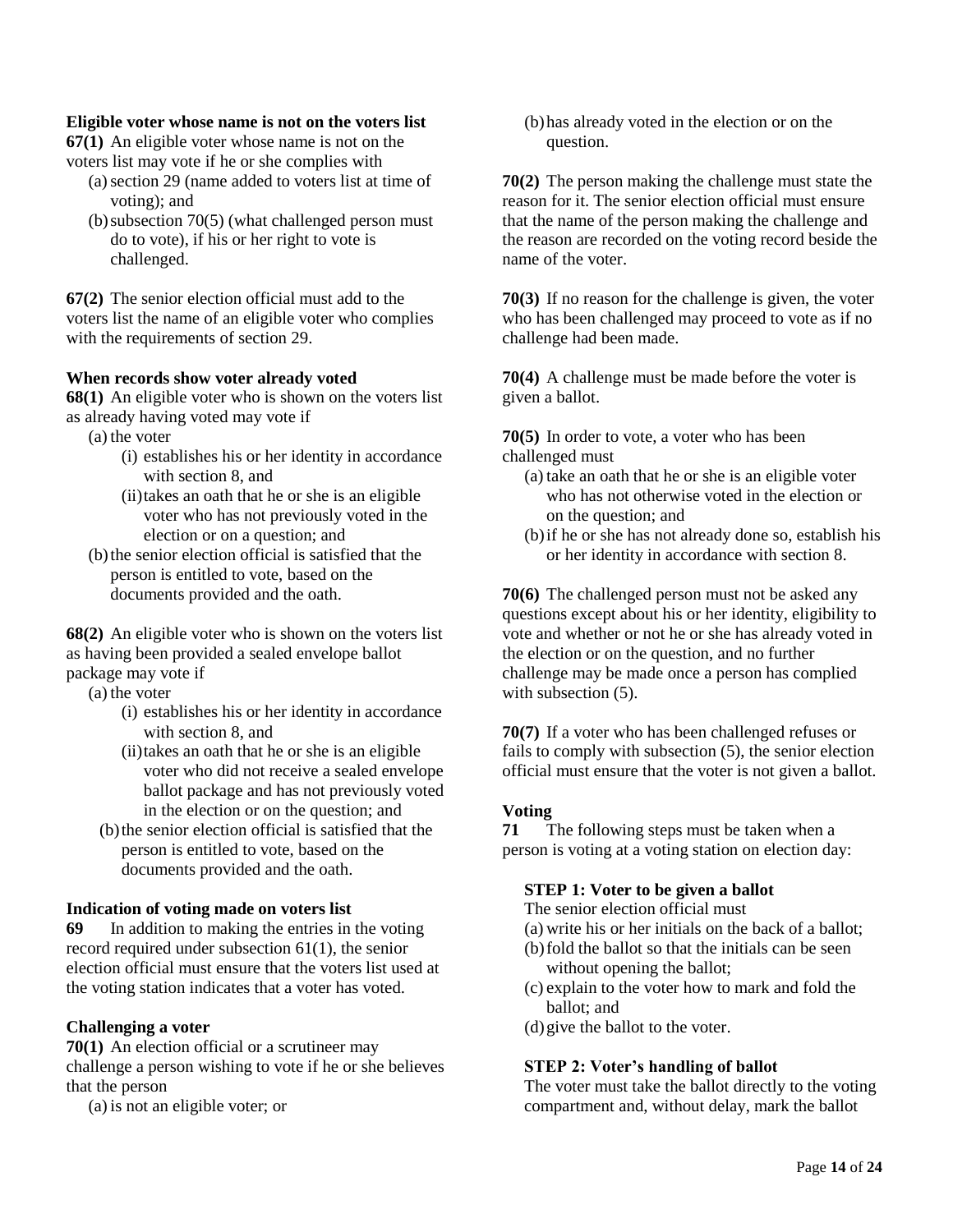- (a) by placing an "X" in the space beside the name of each candidate he or she wishes to vote for;
- (b)in the case of a vote on a question, by placing an "X" in the space beside the answer he or she wishes to vote for; or
- (c) by writing "declined" anywhere on the front of the ballot.

# **STEP 3: Ballot returned to election official**

The voter must fold the ballot as instructed and immediately return it to the senior election official.

# **STEP 4: Election official's handling of marked ballot**

Without unfolding the ballot, the senior election official must

- (a) confirm that it is the same ballot that was provided to the voter by examining his or her initials; and
- (b) ensure that the ballot is put into the ballot box in full view of those present at the voting station.

# **Voter to leave after voting**

**72** A voter must leave the voting place without delay after his or her ballot is put in the ballot box.

Special Voting Situations

# **Voter requiring assistance of another person**

**73(1)** A voter with a physical disability or who has difficulty reading may ask the senior election official to allow another person to come with the voter to the voting compartment and help mark his or her ballot.

# **73(2)** A voter may be assisted by

(a) an election official; or

(b) any other person who is at least 18 years old and who takes an oath that he or she

- (i) will comply with the obligations set out in subsection (4); and
- (ii)has not assisted more than one other voter in voting at the election or on a question.

**73(3)** Except for an election official, no person may assist more than two voters.

# **73(4)** A person assisting a voter must

- (a) not influence or attempt to influence how the voter votes;
- (b)mark the ballot as directed by the voter; and
- (c) not disclose how the voter voted.

# **Interpreter**

**74(1)** A senior election official may appoint a language or sign language interpreter to assist election officials in communicating to a voter any information that is necessary to enable the voter to vote.

**74(2)** An election official may act as an interpreter.

**74(3)** Before acting as an interpreter, a person who is not otherwise an election official must take an oath that her or she

- (a) is able to make the translation and will do so to the best of his or her abilities; and
- (b)will not attempt to influence how the voter votes.

# **Moving ballot box**

**75(1)** If a voter cannot get into a voting station or place because of a disability, the senior election official may take the ballot box and voting materials outside the voting station or place to allow the person to vote.

**75(2)** The senior election official must take all practical steps to ensure that a person voting outside the voting station or place may mark his or her ballot in secret and without interference or interruption.

**75(3)** The senior election official must ensure that any voting material not taken outside the voting station or place under subsection (1) are secured until he or she returns.

**75(4)** Persons acting as scrutineers who are present may accompany the senior election official when he or she leaves the voting station under subsection (1).

# **Spoiled Ballot**

**76(1)** A voter who unintentionally spoils a ballot may fold it and return it to the senior election official and exchange it for a new ballot.

**76(2)** Without unfolding the returned ballot, the senior election official must write "Spoiled" on the back of the ballot and ensure that is placed in the spoiled ballot package prepared under subsection 95(2) (organizing the ballots).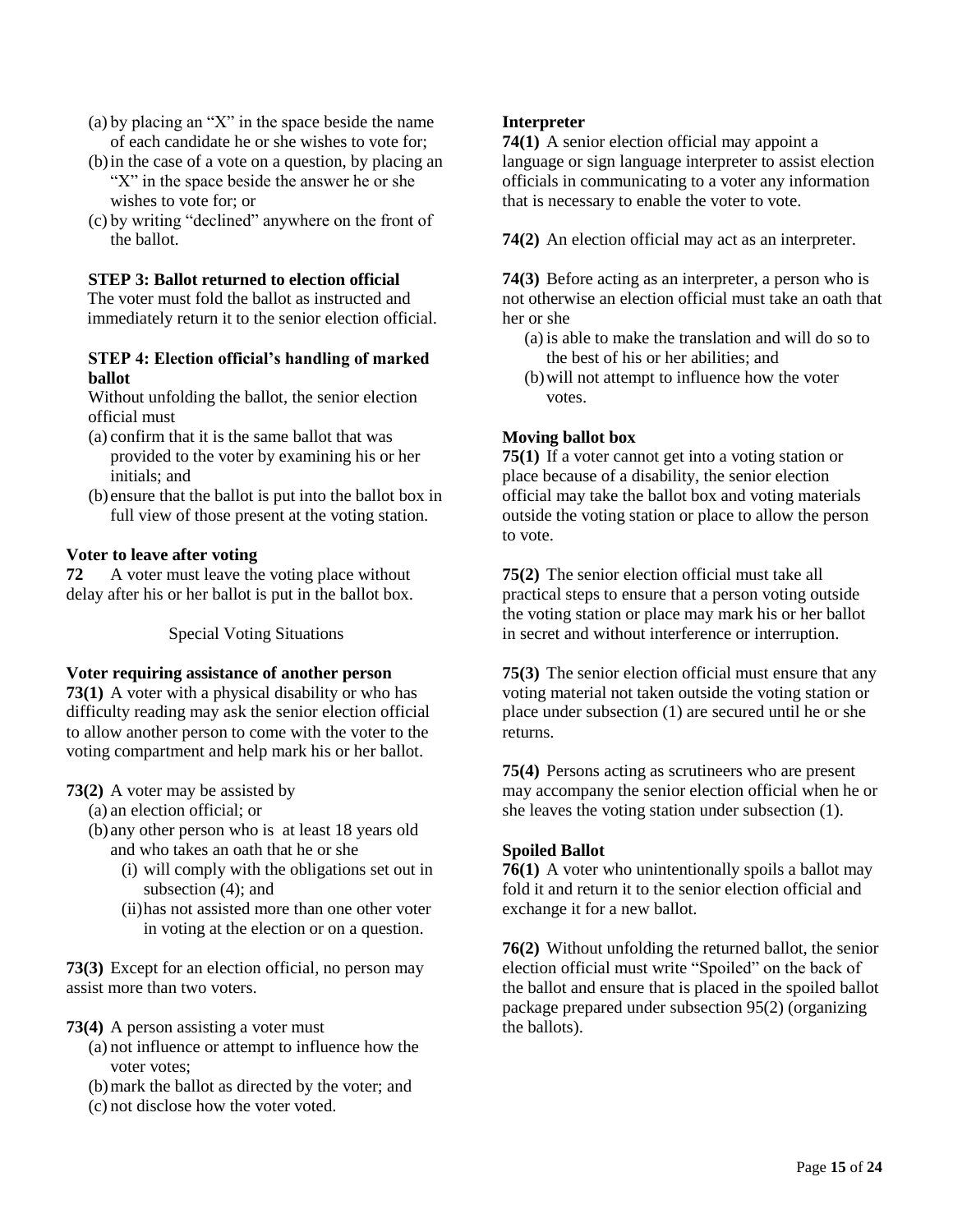#### Secrecy of the Vote

# **Secrecy of voting**

**77(1)** Every person at a voting station, including persons present to vote or count the vote, must preserve the secrecy of the voting, and, in particular, must not do any of the following:

- (a) interfere with a person marking a ballot;
- (b) attempt to discover how a person voted;
- (c) communicate information about how another person voted;
- (d)induce a person, directly or indirectly, to reveal how he or she voted.

**77(2)** Except as provided in this Part, a person must not show his or her marked ballot to another person or receive assistance in marking his or her ballot.

**77(3)** Except as provided in this Part, a person must not enter a voting compartment while a voter is in the compartment or attempt in any way to observe how a person marks his or her ballot.

#### **No requirement to disclose vote**

- **78** In any legal proceeding,
	- (a) a voter may not be required to reveal how he or she voted; and
	- (b) a person who assisted a voter in voting may not reveal how the voter voted.

Alternate Voting Opportunities

# **Required advance voting opportunity**

- **79** The senior election official must
	- (a) establish a date and location for an advance voting opportunity for an election or vote on a question ; and
	- (b) ensure that, on the date and at the location established, a voting station is open between the hours of 5:00 p.m. and 9:00 p.m. for voters to vote in advance.

#### **Additional advance voting opportunities**

- **80(1)** The senior election official may
	- (a) establish additional advance voting opportunities; and
	- (b)determine the days and hours during which voting stations for those additional opportunities are to be open, which may be different for different opportunities.

**80(2)** The senior election official must give notice, in a form and manner and at a time that he or she considers appropriate, of the additional advance voting opportunities established under this section.

#### **When advance voting may occur**

**81(1)** Advance voting under sections 79 and 80 may begin at any time after the ballots to be used for an election or vote on a question are prepared and must end at least 48 hours before election day.

**81(2)** The senior election official may choose to equip an advance voting station with a voting record that contains within it the information from the voters list, in which case a separate copy of the voters list is not required.

**81(3)** The senior election official must ensure that the voters list to be used on election day indicates which voters voted in advance.

#### **Sealing ballot box between uses**

**82(1)** At the end of each use of a ballot box at an advance voting opportunity the ballot box must be secured so that no ballots can be inserted into it without providing evidence of it being opened or otherwise tampered with. Once sealed, the ballot box may only be opened – and then only to the extent necessary to allow ballots to be inserted – at the beginning of its next use at an advance voting station.

**82(2)** The senior election official must ensure that the ballot box and the other voting materials for the advanced voting station remain secure until

- (a) in the case of the ballots, they are combined for counting, as provided for in section 93; and
- (b)in the case of the materials, they are secured in accordance with section 97.

# **Conduct of advance voting generally**

**83** Except as provided in sections 79 to 82, advance voting must be conducted in the same manner as voting at a regular voting station on election day.

Voting by Sealed Envelope

#### **Eligibility to vote by sealed envelope ballot**

**84(1)** A voter is eligible to vote by sealed envelope ballot if he or she

(a) is unable to go in person to a voting station due to a disability;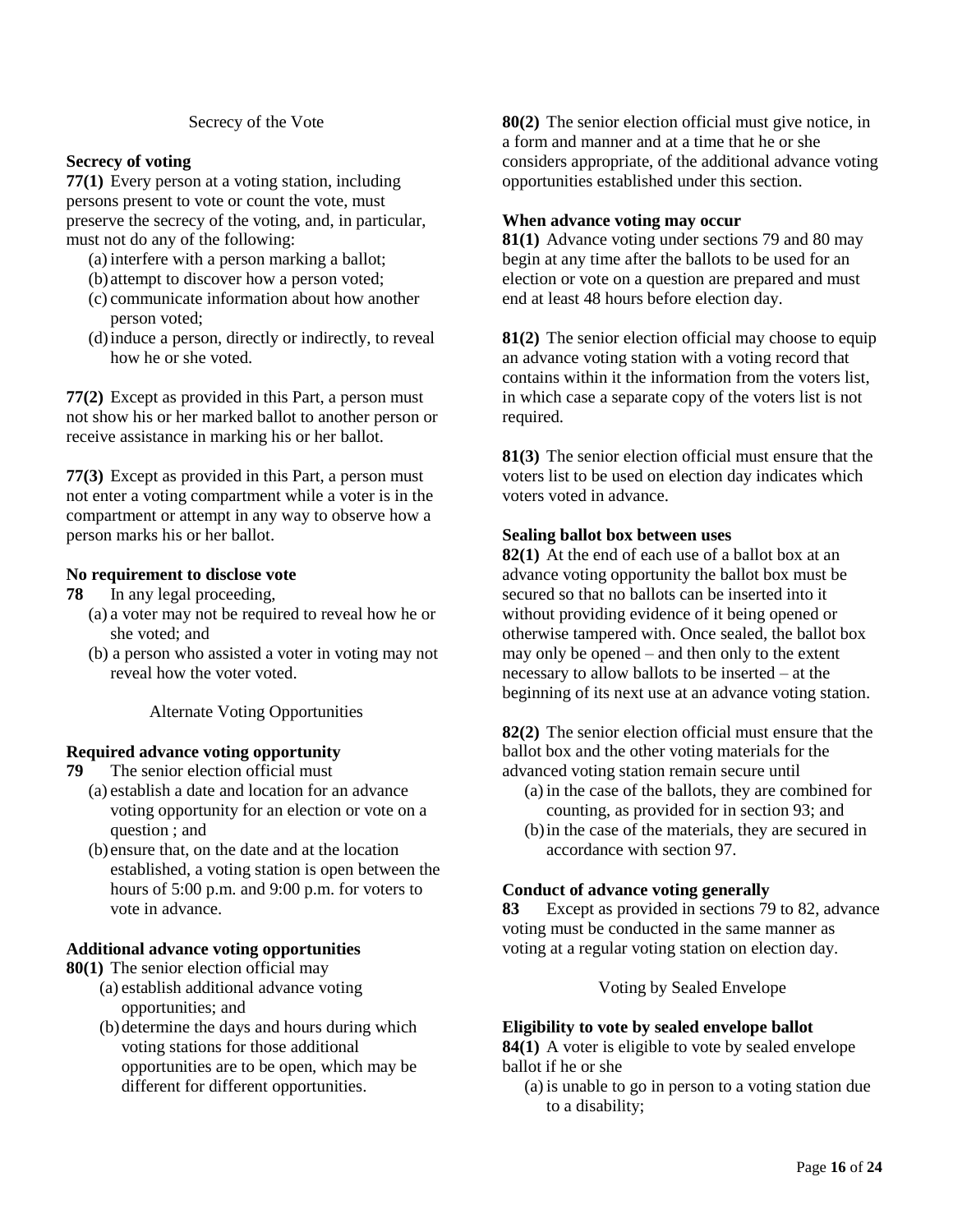- (b)is providing care to a person who is unable to leave home; or
- (c) expects, on election day and the day or days of advance voting, to be
	- (i) absent from his or her community, or
	- (ii) in a location significantly distant from the voting place where he or she is eligible to vote that it is not reasonably possible for him or her to vote at that place.

**84(2)** An application may be filed with the senior election official in person or by mail or fax.

**84(3)** The application must be made during the period that begins on the  $21<sup>st</sup>$  day before election day and ends on the third day before election day.

# **When application made in person**

**85(1)** If a voter applies in person, the senior election official must determine if the voter's name is on the voters list. If it is not, as part of the application, the voter must

- (a) take an oath that he or she is an eligible voter; and
- (b) establish his or her identity in accordance with section 8.

**85(2)** Before giving a voter who applies in person a sealed envelope ballot package, the senior election official

- (a) must require the voter to sign a declaration that he or she is eligible under subsection 84(1) to vote by sealed envelope ballot; and
- (b)may require the voter
	- (i) if he or she has not already done so, to establish his or her identity in accordance with section 8; and
	- (ii) to take an oath that he or she is an eligible voter who has not otherwise voted or received a sealed envelope ballot package in the election or on the question.

# **When application made in writing**

**86(1)** If a voter applies by mail or fax to vote by sealed envelope ballot, the application must

- (a) state the applicant's name, address and phone number;
- (b)include copies of the documents referred to in section 8 (establishing identity); and
- (c) include a declaration signed by the voter that he or she
- (i) is an eligible voter in the election or on the question;
- (ii) is eligible under subsection 84(1) to vote by sealed envelope ballot; and
- (iii) has not otherwise already voted in the election or on the question.

**86(2)** The senior election official must add to the voters list the name of a person not already on the list who applies under subsection (1) if the senior election official is satisfied that the person is an eligible voter who has met the requirements of subsection (1).

- **86(3)** If an eligible voter applies under subsection (1)
	- (a) 10 or more days before election day, the senior election official must send by ordinary mail or deliver the sealed envelope ballot package to the voter; and
	- (b) less than 10 days before election day, the voter may make alternative arrangements to have the package delivered to him or her, provided those arrangements are satisfactory to the senior election official.

**86(4)** Under clause (3)(b), a voter may designate in writing a relative, spouse or common-law partner to deliver the sealed envelope ballot package to him or her, in which case, before giving the package, the senior election official may require the person designated to

- (a) establish his or her identity in accordance with section 8; and
- (b)take an oath as to his or her relationship with the voter.

**86(5)** A senior election official may take any additional actions he or she determines necessary to satisfy himself or herself that the voter wishes the relative, spouse or common-law partner to be responsible for delivering the sealed envelope ballot package to the voter.

# **Contents of sealed envelope ballot package**

- **87** A sealed envelope ballot package must contain (a) instructions on how to vote by sealed envelope;
	- (b) a ballot initialled by the senior election official;
	- (c) a ballot envelope;
	- (d) a certificate envelope; and
	- (e) an outer envelope with the return address specified by the senior election official printed on it.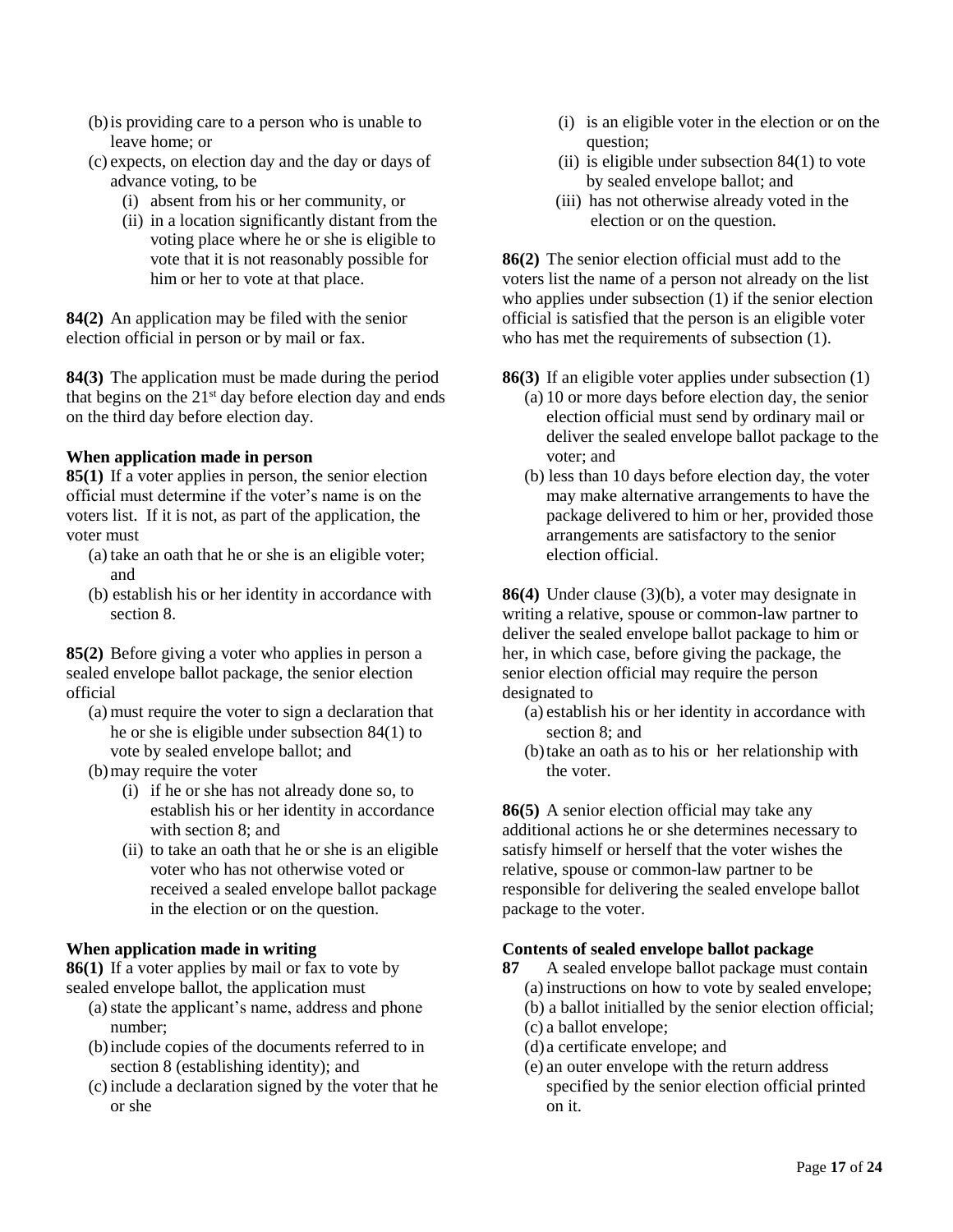#### **Record of voting by sealed envelope ballot**

**88** When a sealed envelope ballot package has been provided to a voter, the senior election official must

- (a) enter the voter's name and address in a separate voting record maintained for voters who vote by sealed envelope ballot; and
- (b) ensure that the voters list to be used on election day indicates which voters have been provided a sealed envelope ballot package.

# **Procedure for voting by sealed envelope ballot**

**89(1)** To vote by sealed envelope ballot, a voter must take the following steps:

# **STEP 1: Complete certificate envelope**

Complete and sign the certificate envelope, certifying his or her identity and that he or she has not previously voted in the election or on the question.

#### **STEP 2: Mark ballot**

Mark the ballot by

- (a) placing an "X" in the space beside the name of each candidate he or she wishes to vote for;
- (b)in the case of a vote on a question, placing an "X" in the space beside the answer he or she wishes to vote for; or
- (c) writing "declined" anywhere on the front of the ballot.

#### **STEP 3: Put into envelopes provided**

Put ballot in the ballot envelope and seal it.

Put the ballot envelope in the certificate envelope and seal it.

Put the certificate envelope in the outer envelope and seal it.

#### **STEP 4: Deliver package to S.E.O.**

Ensure that the outer envelope and its contents are received by the senior election official before 8:00 p.m. on election day.

**89(2)** Upon receiving a sealed envelope ballot package from a voter, the senior election official must

(a) remove the certificate envelope ballot package from the outer envelope and examine the certificate to ensure that it is properly completed; and

(b) make an entry beside the voter's name in the voting record maintained for voters who vote by sealed envelope ballot indicating that the voter's ballot was returned.

**89(3)** If the certificate has been completed properly, the senior election official must remove the ballot envelope from the certificate envelope and insert it, unopened into a ballot box set aside for sealed envelope voting.

**89(4)** The senior election official must write "rejected" on the back of the certificate envelope and ensure that it is placed in the rejected ballot package prepared under subsection 95(2) (organizing the ballots) if

- (a) the certificate has not been completed properly; or
- (b)the sealed envelope ballot is received by the senior election official after 8:00 p.m. on election day.

#### Interrupted Voting

#### **S.E.O. may declare voting to be interrupted**

**90(1)** The senior election official may declare voting at a voting station to be interrupted if he or she is satisfied that, due to an emergency or other unexpected circumstances, voters are unable to vote because

- (a) the voting station is unable to remain open and accessible to voters during regular voting hours on election day; and
- (b)it is not reasonably possible to move the voting station to a new voting place, as provided for in section 47.

**90(2)** If a voting station is declared interrupted, the senior election official must ensure that the station is reopened at the same or another location, in the seven days following election day, for a period equivalent to the period of the interruption. The period of reopening is not required to be at the same time of the day as the interruption, but it must be as continuous as reasonably possible between the hours of 8:00 a.m. and 8:00 p.m.

**90(3)** The senior election official must give notice to the candidates and the voters served by the voting station, in the manner he or she considers appropriate in the circumstances,

(a) of the hours the voting station will be reopened for voting; and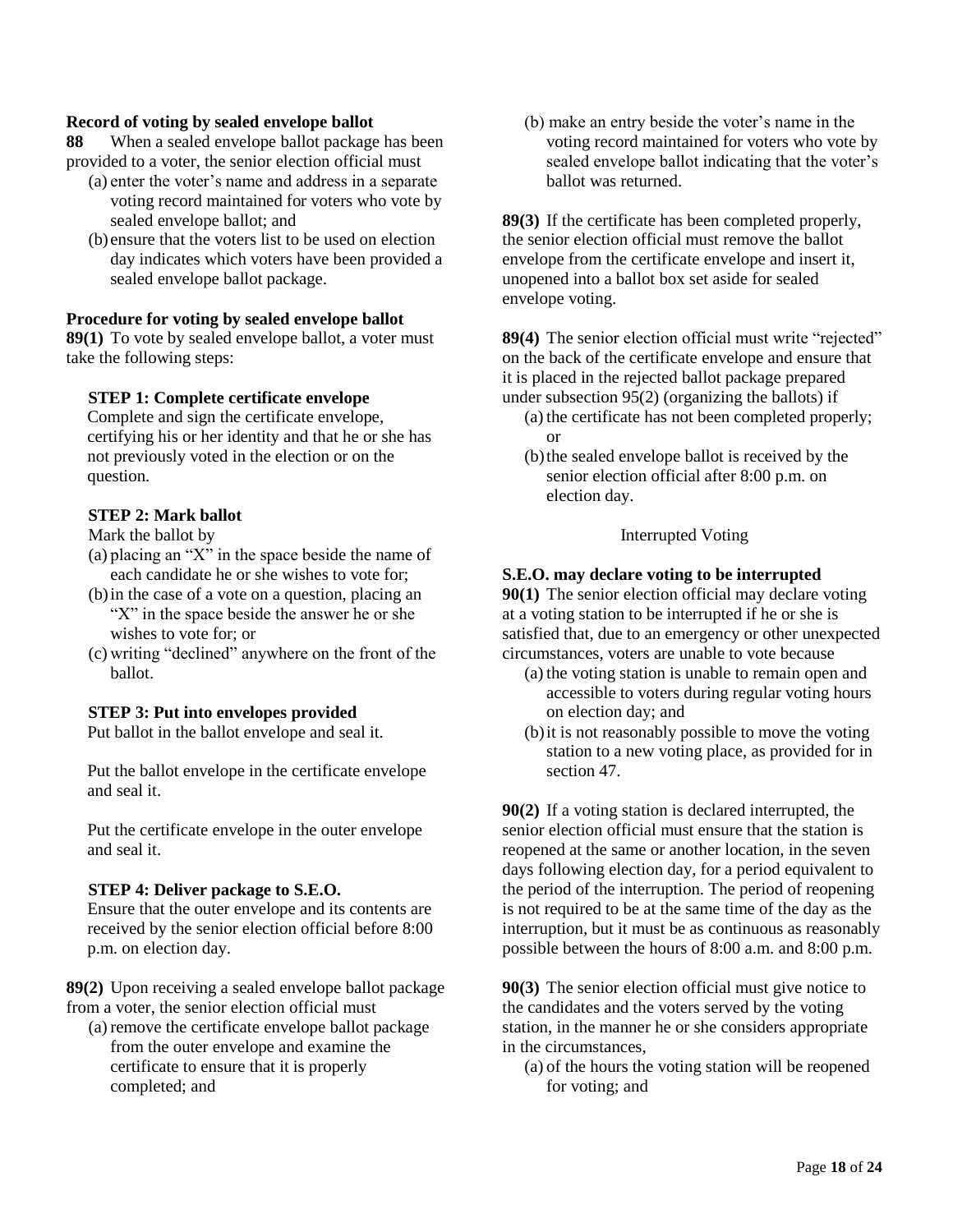(b)if the voting station is moved, the location of the new voting place.

**90(4)** If made or done in good faith, the decision or action of a senior election official under this section may not be reviewed or set aside by a court on account of unreasonableness or supposed unreasonableness.

# DIVISION 7 COUNTING THE VOTE

# **Voting stations close at 8:00 p.m.**

**91** At 8:00 p.m. on election day, the senior election official must close the voting station. However, any eligible voter who is in attendance at the voting station or place for the purpose of voting at that time must be allowed to vote.

# **S.E.O. to count the vote**

**92(1)** Immediately after closing the voting place, the senior election official, with the assistance of at least one other election official, must count the vote in full view of the persons described in section 59 who are present, except a voter or an interpreter.

# **92(2)** The count consists of:

- (a) preparing a ballot account;
- (b) counting and organizing the ballots;
- (c) completing a statement of the vote;
- (d)securing the ballots and other election materials.

# **Ballots to be combined before counting**

**93(1)** For the purpose of preserving the secrecy of the ballot, the senior election official must combine into one ballot box, before they are counted, all of the ballots used for advance and sealed envelope voting with those in a ballot box used for regular voting.

**93(2)** The senior election official must list separately the number of advance ballots and sealed envelope ballots that were added in the statement of vote prepared for the ballot box that was used for regular voting.

# **Ballot account**

**94(1)** To determine whether all ballots supplied for use at the voting station are accounted for, the senior election official must determine the following numbers and enter them in the ballot account form

(a) the number of voters who appear to have voted at the voting station according to the voting record;

- (b)the number of spoiled ballots;
- (c) the number of unused ballots.

**94(2)** The senior election official must ensure that the completed ballot account is attached to the voting record.

# **Rules for counting ballots**

**95(1)** The senior election official must count the ballots according to the following rules:

# **RULE 1: Count must be open and visible**

Every ballot taken from a ballot box must be examined by the senior election official and shown to each person present.

# **RULE 2: Ballots that must be counted**

A ballot must be counted if it is marked in an acceptable manner and the senior election official is satisfied that it is a ballot that he or she gave to a voter.

A ballot is marked in an acceptable manner if it is marked with

(a) an "X" as described in Step 2 of section 71; or (b) any other mark that

> (i) clearly indicates an intention to vote for a candidate or an answer to a question; and (ii)does not identify the voter.

# **RULE 3: Ballots that must be rejected**

A ballot must be rejected if it is not marked in an acceptable manner or the senior election official is not satisfied that it is a ballot that he or she gave to a voter.

A ballot is not marked in an acceptable manner if

- (a) it is marked in such a way that the voter could be identified;
- (b)regardless of any other markings, "declined" has been written on it; or
- (c) more votes are cast on it than the voter is entitled to cast.

However, no ballot is to be rejected merely because

- (a) the "X" or other acceptable mark is not inside the space to the right of a candidate's name or an answer; or
- (b)the voter has marked the ballot with something other than what was provided for marking ballots in the voting compartment.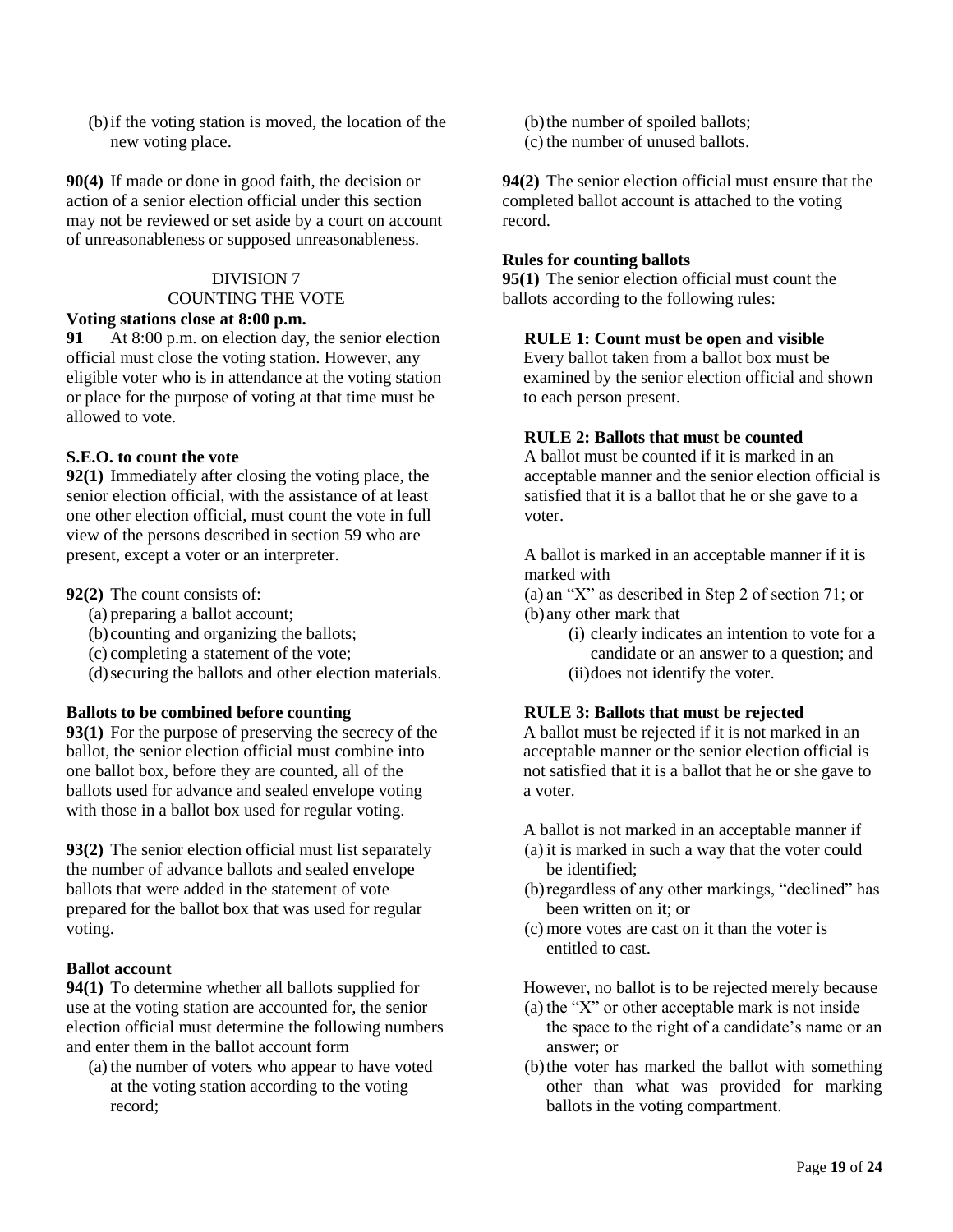#### **RULE 4: Objections**

Every objection raised by a candidate or scrutineer present about a ballot being accepted or rejected must be considered.

Having considered an objection, the senior election official must

- (a) make a decision on the objection without delay; and
- (b)record the objection in the voting record, number the objection in sequence, and mark the corresponding number on the back of the ballot and initial it.

#### **RULE 5: Reconciliation**

A ballot that is not initialled on the back may be accepted if the senior election official is otherwise satisfied it is a ballot he or she gave to a voter.

However, if the number of ballots taken from the ballot box is greater than the number of voters who voted according to the voting record, the senior election official must discard – and mark "discarded" on the back of – every ballot that does not have his or her initials on its back.

**95(2)** The senior election official must ensure that the ballots are organized into the following packages, and that each package is clearly marked as to its contents:

(a) the accepted ballots;

- (b) the accepted ballots that were objected to;
- (c) the rejected ballots;
- (d) the rejected ballots that were objected to;
- (e) the spoiled ballots;
- (f) the declined ballots;
- $(g)$  the discarded ballots;
- (h) the unused ballots.

# **Completing a statement of the vote**

**96(1)** The senior election official must complete a statement of the vote setting out the following:

- (a) the name of the community and the name or number of the voting place and voting station;
- (b)the date of election day and the office or offices to be filled and the question voted on;
- (c) the name of each candidate and the number of votes for each;
- (d)the number of votes for each answer to each question;
- (e) the number of ballots supplied;

(f) the number of ballots in each of the separate packages set out in subsection 95(2).

**96(2)** The senior election official and at least one other election official must sign the statement of the vote. Any candidate or scrutineer present may also sign it.

#### **Securing and delivering election materials**

**97** As soon as reasonably possible after completing the count, the senior election official must ensure that the following are placed in the ballot box and that the box is secured:

- (a) all the ballots packaged as required under subsection 95(2);
- (b) the voters list:
- (c) a copy of the statement of the vote; and
- (d) all documents used at the election or for the vote on a question, except the voting record and the original of the statement of the vote.

# **If composite ballots used**

**98** If a composite ballot has been used,

- (a) in applying the rules in subsection 95(1),
	- (i) each portion of the ballot that deals with an office or a vote on a question is to be considered a separate ballot; and
	- (ii) the reference to counting a ballot in Rule 2 is to be read as a reference to counting the votes on a ballot; and
- (b)in organizing the ballots under subsection 95(2), the following packages of ballots must be prepared and the contents clearly marked:
	- (i) ballots that were accepted in part, without objection,
	- (ii) ballots that were accepted in part, subject to an objection.

# DIVISION 8

# DETERMINING AND DECLARING RESULTS **Results must be announced**

**99(1)** The senior election official must tally the votes received

(a) by each candidate in the election; and

(b)for each answer for a vote on a question; and announce the results to those present.

#### **Statement of official results**

**99(2)** After completing the tally and announcing the results, the senior election official must prepare a statement of official results that sets out

(a) for each office to be filled,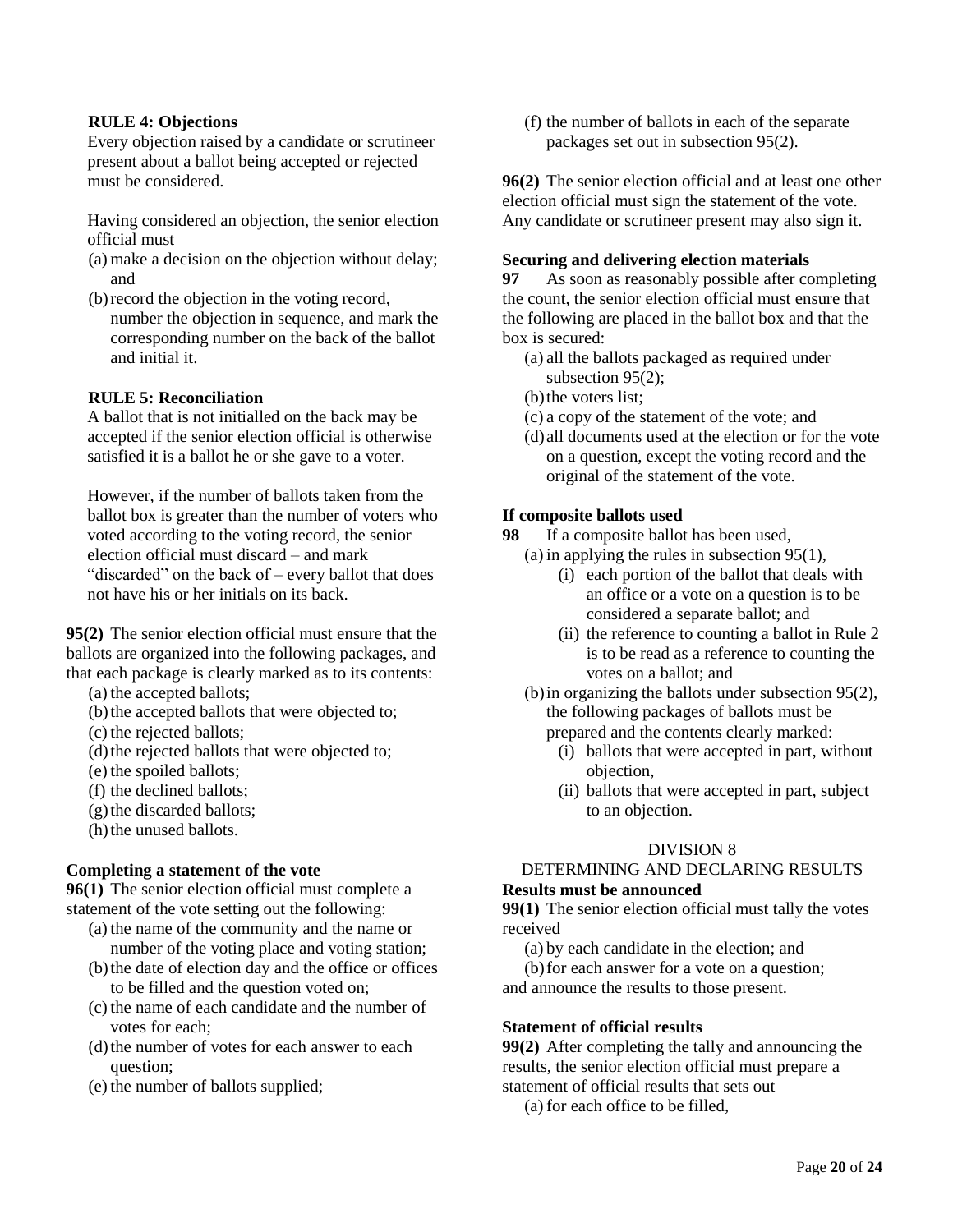- (i) the votes counted for each candidate, and
- (ii)the number of ballots rejected or declined in the election; and
- (b)for each vote on a question,
	- (i) the votes counted for each answer to a question, and
	- (ii)the number of ballots rejected or declined for the vote on a question.

# **Official results to be available to the public**

**100** Upon declaring the results of an election or vote on a question, the senior election official must make a copy of the official results publically available.

# **Copy of official results to P.E.O.**

**101** The senior election official must, within two days of declaring the results of an election, deliver a copy of the official results – in a form approved by the principal electoral officer – to the principal electoral officer.

# **If tie for an office**

**102** If two or more candidates for an office cannot be declared elected to an office because each has received the same number of votes, the senior election official must, except when a recount is applied for under Division 3,

(a) declare the office vacant; and

(b)proceed to hold a by-election to fill that office.

# **Postponing the declaration**

**103(1)**The senior election official must postpone declaring the results of an election or vote on a question if

- (a) voting has been declared interrupted under subsection  $90(1)$ ; or
- (b)the senior election official is for any other reason unable to determine the number of votes cast for each candidate or each question.

**103(2)**The declaration may be postponed for not more than seven days.

**103(3)**If a voting station is unable to reopen as required in subsection 90(2), the senior election official must declare the election or vote on a question to be invalid, and proceed to hold a new election or vote on a question.

**103(4)**If the reason the declaration has been postponed – as set out in clause  $(1)(b)$  – is still not resolved eight

days after the election day, the senior election official must nevertheless prepare a statement of official results based on the information available at that time, and declare the results of the election or vote on a question.

#### Recounts

# **Application for a recount**

**104(1)**For an election, the senior election official must apply to the principal electoral officer for a recount if

- (a) a tie has been declared; and
- (b) an objection was made to a decision made by an election official to accept or reject any ballot.

**104(2)**For an election or a vote on a question, any candidate or voter in the community may apply to the principal electoral officer for a recount on one or more of the following grounds:

- (a) that ballots were not correctly accepted, rejected or discarded, as required by the rules in subsection 95(1) (rules for counting ballots);
- (b)that a statement of the vote does not accurately record the number of valid votes for a candidate or for an answer;
- (c) that the statement of official results under subsection 99(2) did not correctly tabulate the total number of valid votes for a candidate or an answer.

**104(3)**In addition to the grounds set out in subsection (2), any candidate may apply for a judicial recount if a candidate cannot be declared elected because there is an equal number of votes for two or more candidates.

**104(4)**An application by a candidate or a voter must be made within 14 days after the senior election official has finally declared the results of an election.

# **Date, parties and notice**

**105(1)**The principal electoral officer must set a date for the recount that is within two weeks – or as soon as practicable following that – after the application is received.

**105(2)**The parties to the recount are,

- (a) in the case of an election, the applicant and each candidate in the election; or
- (b)in the case of a question, the applicant and each of the representative scrutineers designated under subsection 62(3).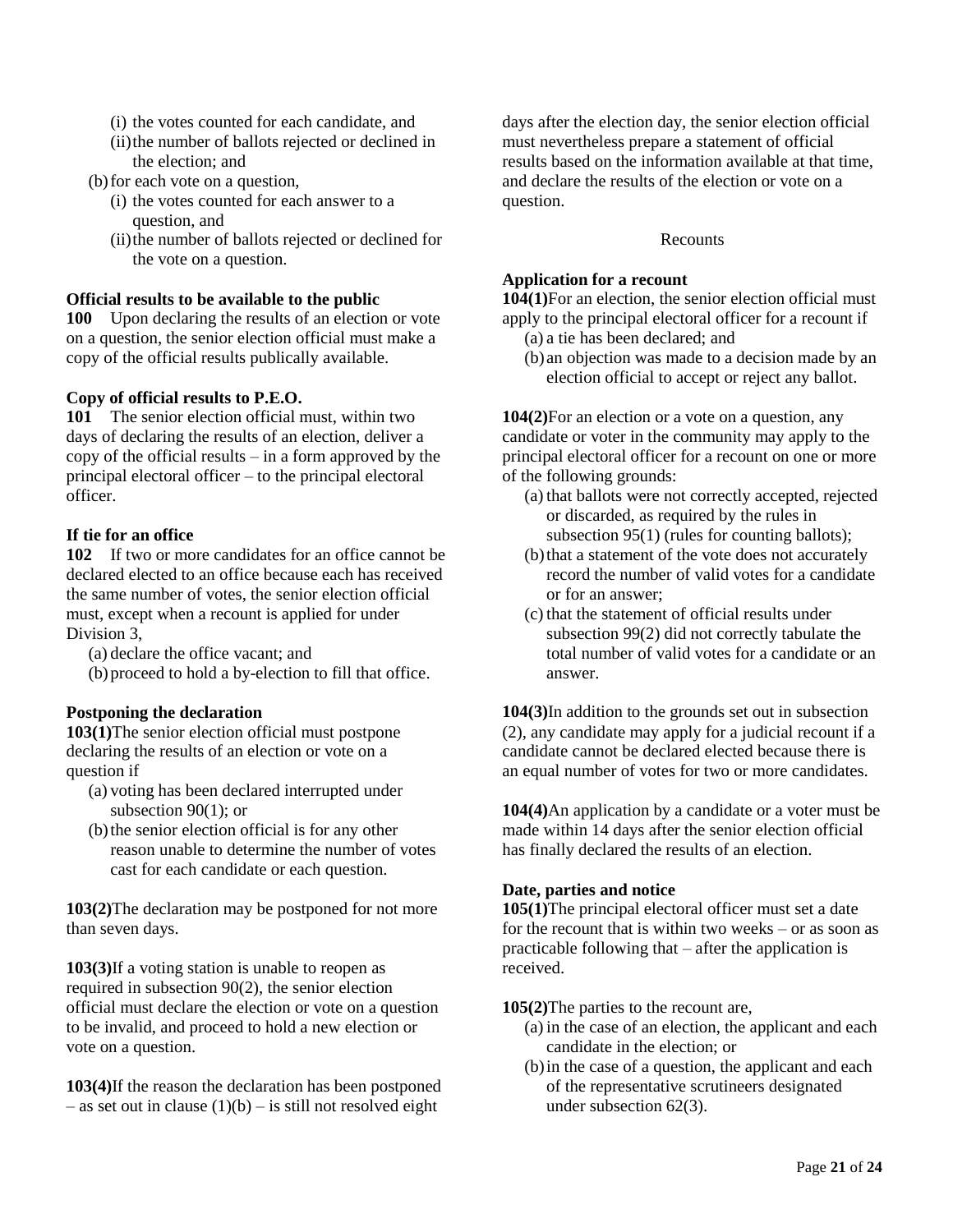They may be present, submit evidence and make submissions, and may be represented by counsel.

**105(3)**The applicant must serve notice of the time and place of the recount on the senior election official and each party at least four days before the date set for the recount.

# **Election officials to attend and assist**

**106(1)**The senior election official and any other election official designated by the senior election official must attend at the time and place set for the recount and must bring the ballot boxes and any other required documents. They must be present during the recount to assist the principal electoral officer.

**106(2)**The principal electoral officer may appoint any person as an election official to assist in the recount.

# **Recount process**

**107(1)**The principal electoral officer must

- (a) count all the ballots in the manner prescribed for an election official; and
- (b)hear and determine every complaint or submission made by a party about any ballot recounted under clause (a).

**107(2)**The principal electoral officer must conduct the recount according to the provisions of this regulation respecting the counting of ballots. For that purpose the principal electoral officer

- (a) has the powers of an election official in counting ballots;
- (b)may examine the voting record; and
- (c) must confirm or correct the statement of the vote for each ballot box opened and the statement of official results.

**107(3)**As far as practicable, the recount must proceed continuously.

# **Procedure when recount completed**

**108** When the recount is completed, the principal electoral officer must

- (a) announce the results;
- (b)give the following documents, as confirmed or corrected, to the senior election official and a copy to the other parties;
	- (i) the statement of the vote for each ballot box opened,
	- (ii)the statement of the official results; and

(c)seal the ballots and other documents in their respective envelopes and boxes, and return the ballot boxes and other election documents to the senior election official.

#### **Declaration of results after recount**

**109** Upon receiving the statement of official results, as confirmed or corrected by the principal electoral officer, the senior election official must declare the candidate with the most votes to be elected.

#### **If tie for an office after recount**

**110** If, after a recount by the principal electoral officer, two or more candidates for an office cannot be declared elected because each has received the same number of votes, the senior election official must proceed to hold a by-election to fill the office.

# **Application for judicial recount**

**111(1)**A voter who applied for a recount under section 104, or a candidate, who disputes the validity of a ballot may, within 14 days after the senior election official announces the result under section 99, apply to the court for a recount limited to the disputed ballots.

**111(2)**The applicant must serve notice of the application on the senior election official and, if the application concerns

- (a) an office, on each candidate; or
- (b) a question, on each representative scrutineer designated under subsection 62(3).

**111(3)**The application is to be heard on an urgent basis and in a summary manner.

**111(4)**Any persons who were present at the recount under section 104 are entitled to be present at the hearing and recount under this section.

**111(5)**The judge must conduct the recount of the disputed ballots according to the provisions of this regulation respecting the counting of ballots.

**111(6)**The voting officials and assistant voting officials may be called as witnesses.

# **Procedure when recount completed**

**112(1)**When the recount is completed, the judge must announce the results, seal the ballots and other documents in their respective envelopes, and prepare a certificate stating the number of votes cast for each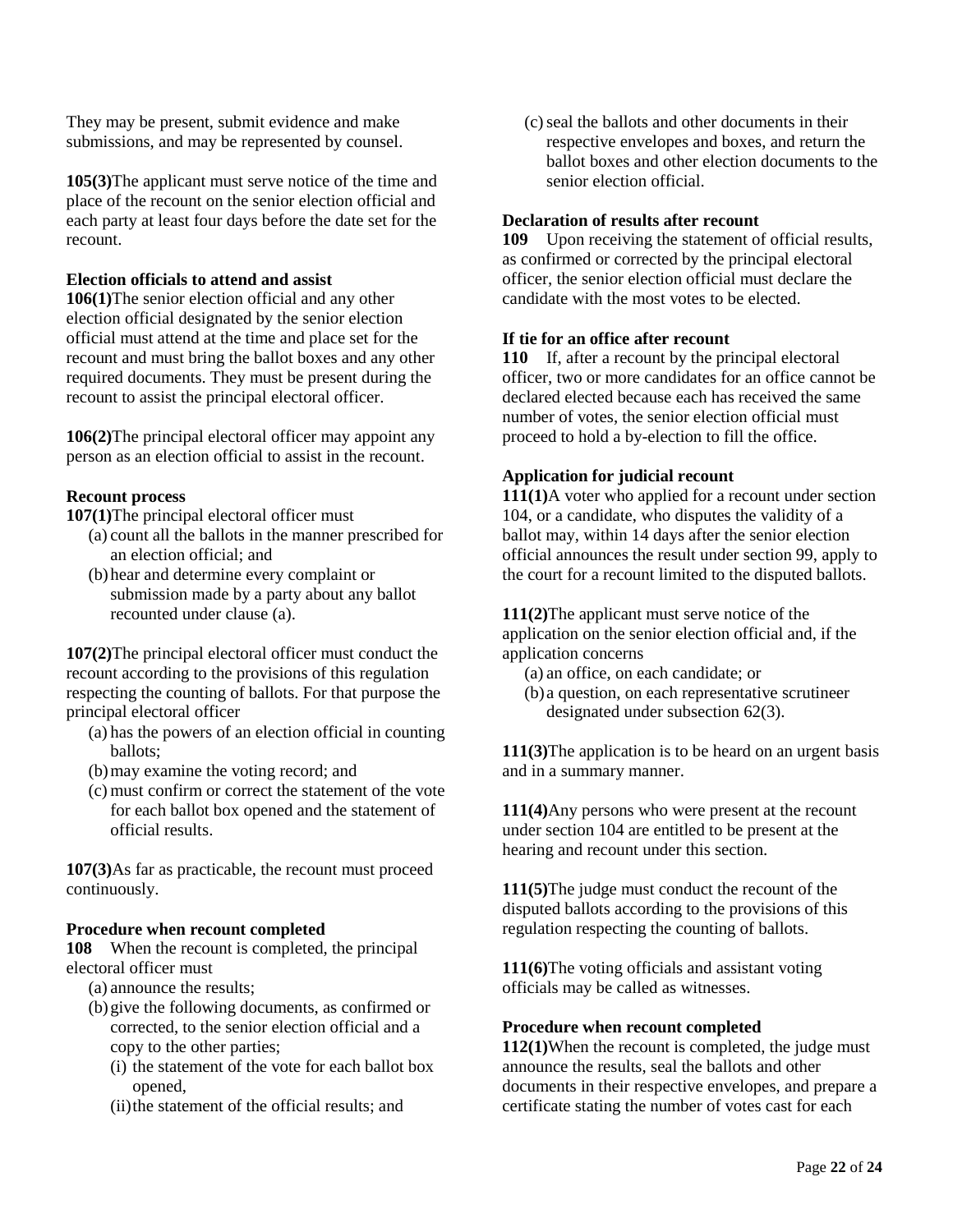candidate. The judge must give the original certificate to the senior election official and a copy to each other party.

**112(2)**Upon receiving the judge's certificate, the senior election official must declare elected the candidate with the most votes.

**112(3)**The judge must return the ballots and other election documents to the senior election official after giving the certificate to the senior election official.

# **If tie for an office after recount**

**113** If, after a recount by the judge, two or more candidates for an office cannot be declared elected because each has received the same number of votes, the senior election official must proceed to hold a byelection to fill the office.

# **Delegation**

**114** The principal electoral officer may delegate any of his or her powers and duties under this Division to an employee of the Department of Aboriginal & Northern Affairs.

#### DIVISION 9

#### OFFENCES AND CHALLENGING AN ELECTION **Application of Municipal Councils and School Boards Elections Act**

**115** Part 8 (Offences) and Part 9 (Challenging Results of Election or Vote) of *The Municipal Councils and School Boards Elections Act* apply, with necessary changes, to elections held under this regulation.

# DIVISION 10

GENERAL

#### **Disposition of election materials**

**116(1)**The senior election official must retain the ballots and all other documents and materials related to the election or vote on a question for six months after the results of the election or vote are declared under

(a) section 99 (S.E.O. to declare results); or

(b)subsection 112(1) (results after recount).

**116(2)**When the six-month period has elapsed, the senior election official

- (a) must destroy the ballots in the presence of two witnesses; and
- (b)may destroy any other documents and materials related to the election.

#### **No destruction if the court proceedings continuing**

- **117** Section 116 does not apply
	- (a) if otherwise ordered by the court; or
	- (b)if the materials relate to an election or vote on a question that is the subject of an application under section 111, until the final determination of that application or until the court authorizes their destruction.

#### **Public records**

**118(1)**Documents and materials used or relating to an election or a vote on a question that are in the custody of the senior election official are public records and, until their destruction, must be available for public inspection at the times and under the conditions acceptable to the senior election official.

**118(2)**Subsection (1) does not apply to ballots or any documents or materials prepared, used or relating to personal security certificates under section 30.

#### PART 3

#### DECLARATION MEMBER IS DISQUALIFIED **Application re disqualification**

**119(1)**An application for a declaration that alleges that the member is disqualified under section 86 of the Act must be made in accordance with this section.

#### **Who may apply**

**119(2)**An application for a declaration under this section may be made by the council or by four or more voters.

#### **When application may be made**

**119(3)**An application under this section must be made during the member's term of office.

#### **Powers of the court on application**

**119(4)**After hearing an application under this section, the court may

- (a) declare the member to be disqualified and the member's position on the council to be vacant; or
- (b)dismiss the application.

#### **Appeal to Court of Appeal**

**120(1)**The decision of a court under section 119 may be appealed to The Court of Appeal.